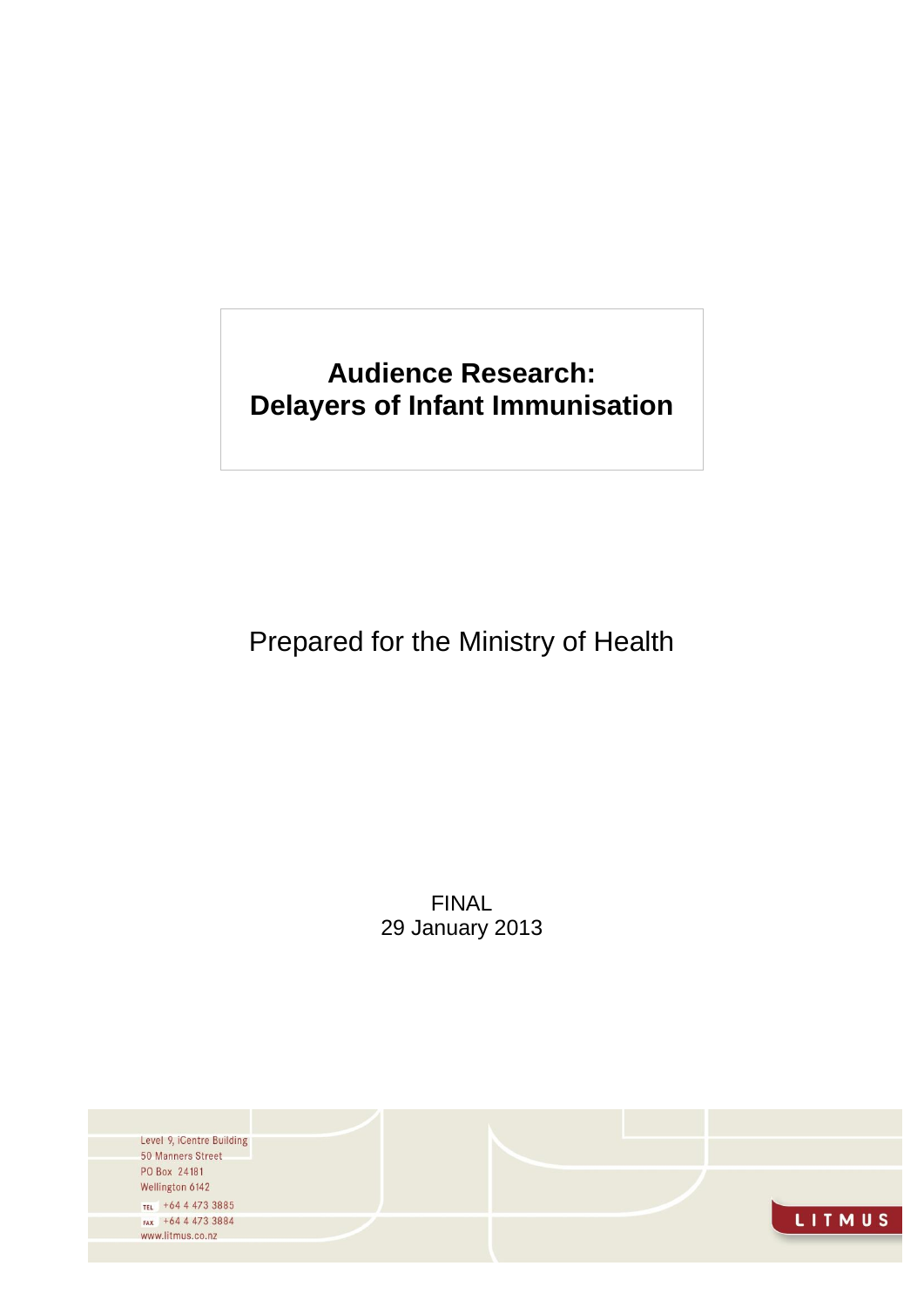# **Contents**

| 1.                | <b>Executive Summary 1</b> |                                                                 |                |  |
|-------------------|----------------------------|-----------------------------------------------------------------|----------------|--|
|                   | 1.1                        | Audience research amongst delayers of<br>infant immunisation    | 1              |  |
|                   | 1.2                        | The world of delayers                                           | 1              |  |
|                   | 1.3                        | Messages to encourage immunisation<br>timeliness                | 3              |  |
|                   | 1.4                        | Conclusions                                                     | 5              |  |
| 2.                |                            | Introduction                                                    | $\overline{7}$ |  |
|                   | 2.1                        | Background                                                      | $\overline{7}$ |  |
|                   | 2.2                        | Audience research amongst delayers of<br>infant immunisation    | 8              |  |
| 3.                |                            | The World of Delayers                                           | 10             |  |
|                   | 3.1                        | Parents' attitudes and experiences of<br>immunising infants     | 10             |  |
|                   | 3.2                        | Parents' attitudes and experiences of<br>delaying immunisations | 16             |  |
|                   | 3.3                        | Typologies of parents who delay<br>immunisations                | 19             |  |
| $\overline{4}$    |                            | Messages to Encourage Immunisation                              |                |  |
| <b>Timeliness</b> |                            |                                                                 | 23             |  |
|                   | 4.1                        | Messages tested                                                 | 23             |  |
|                   | 4.2                        | Message resonance                                               | 24             |  |
| 5.                |                            | Conclusions                                                     | 30             |  |
|                   | Bibliography               |                                                                 | 32             |  |
|                   | Appendices                 |                                                                 |                |  |
|                   | 1.                         | Information sheet                                               | 33             |  |
|                   | 2.                         | Discussion guides                                               | 34             |  |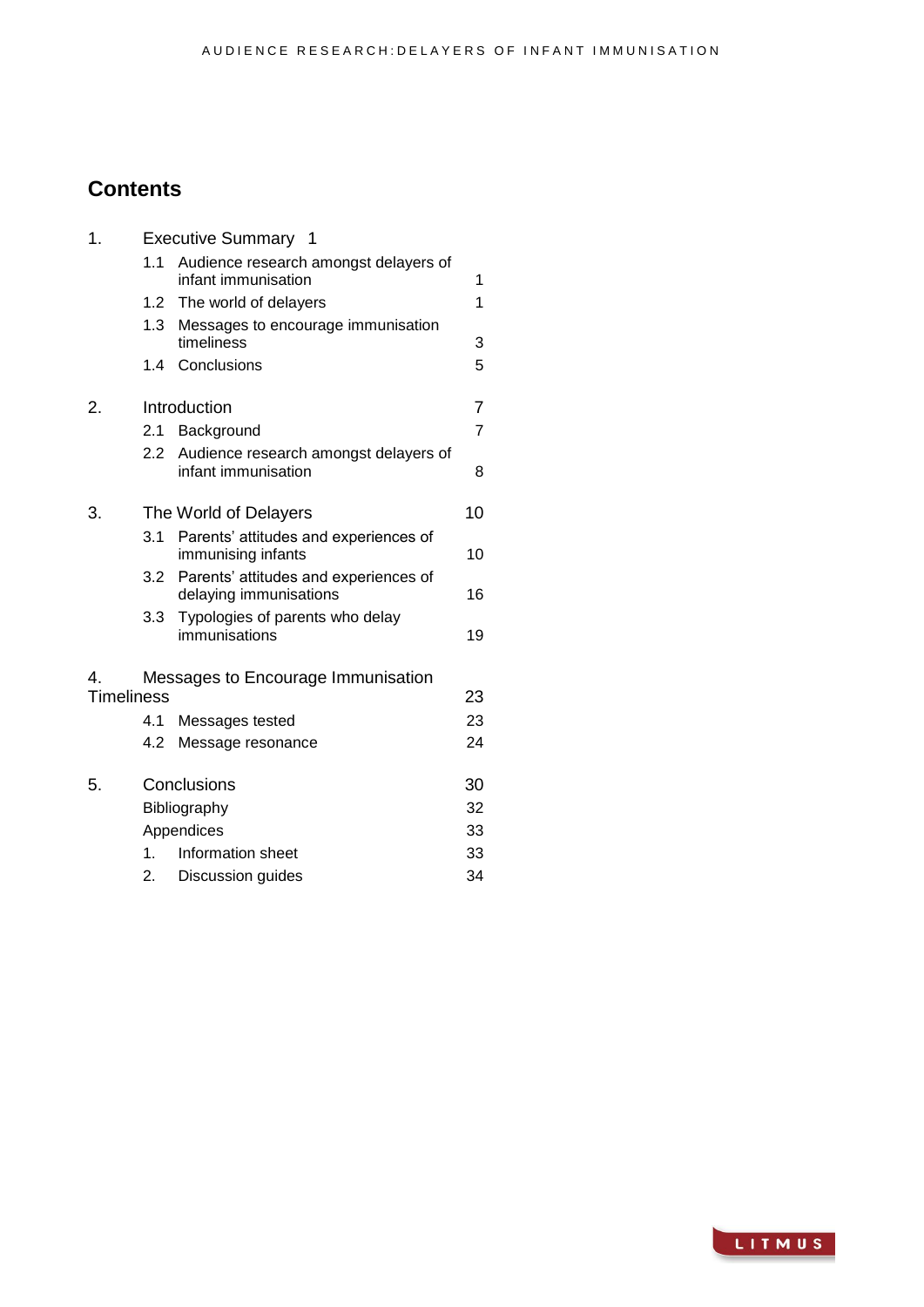# **1. Executive Summary**

## **1.1 Audience research amongst delayers of infant immunisation**

In November 2011, the New Zealand Government announced the introduction of a new immunisation health target that seeks to improve immunisation timeliness for young infants. Specifically, the target for the end of 2014 is **95 percent** of all eight-month-olds are fully immunised with the three scheduled vaccinations at six weeks, three months and five months.

The Ministry of Health commissioned audience research with parents who have delayed one or more of their baby or young infant's primary immunisations.

The research objectives were to explore parents'<sup>1</sup> decisions and reasons for delaying primary immunisations, and to test messages to encourage and support parents to immunise their infants on time.

Focus groups and individual interviews were conducted with **68** parents of infants aged eight to 12 months for whom one or more primary immunisations were not administered on time. Fieldwork was conducted in seven district health boards<sup>2</sup> between July and August 2012.

# **1.2 The world of delayers**

## *Parents' attitudes and experiences of immunising infants*

Parents who have delayed their infants' primary immunisations have a strong desire to protect them from serious illness and disease and keep them healthy and well. Parents consider serious illness and disease to have a devastating impact on infants, families/whānau and communities. Māori, Pacific and Asian parents have heightened sensitivity to the risk of their infants contracting serious disease, as they are more likely to have had first-hand experience of disease. For example, they may have experience of an infant or child in their family/whānau becoming unwell or dying from a serious disease, or being exposed to disease in developing countries.

Parents generally believe their infants are protected from disease in the home environment and become more vulnerable when they start socialising with other children. Immunisation is believed to provide infants with a 'protective blanket' when interacting outside the family/whānau. Most parents consider that getting their infants immunised is a responsible thing to do as it not only protects their child and family/whānau but protects other infants and children in their communities.

Most parents learn or start to think about immunising their infants after they are born. Most parents do their own research on immunisation (mainly around potential risks and side effects) through the Internet, reading brochures and talking to their midwife, Well

-

References to 'parents' in this report also includes primary caregivers.

<sup>2</sup> Northland, Counties Manukau, Waitemata, Waikato, Bay of Plenty, Canterbury and Capital and Coast.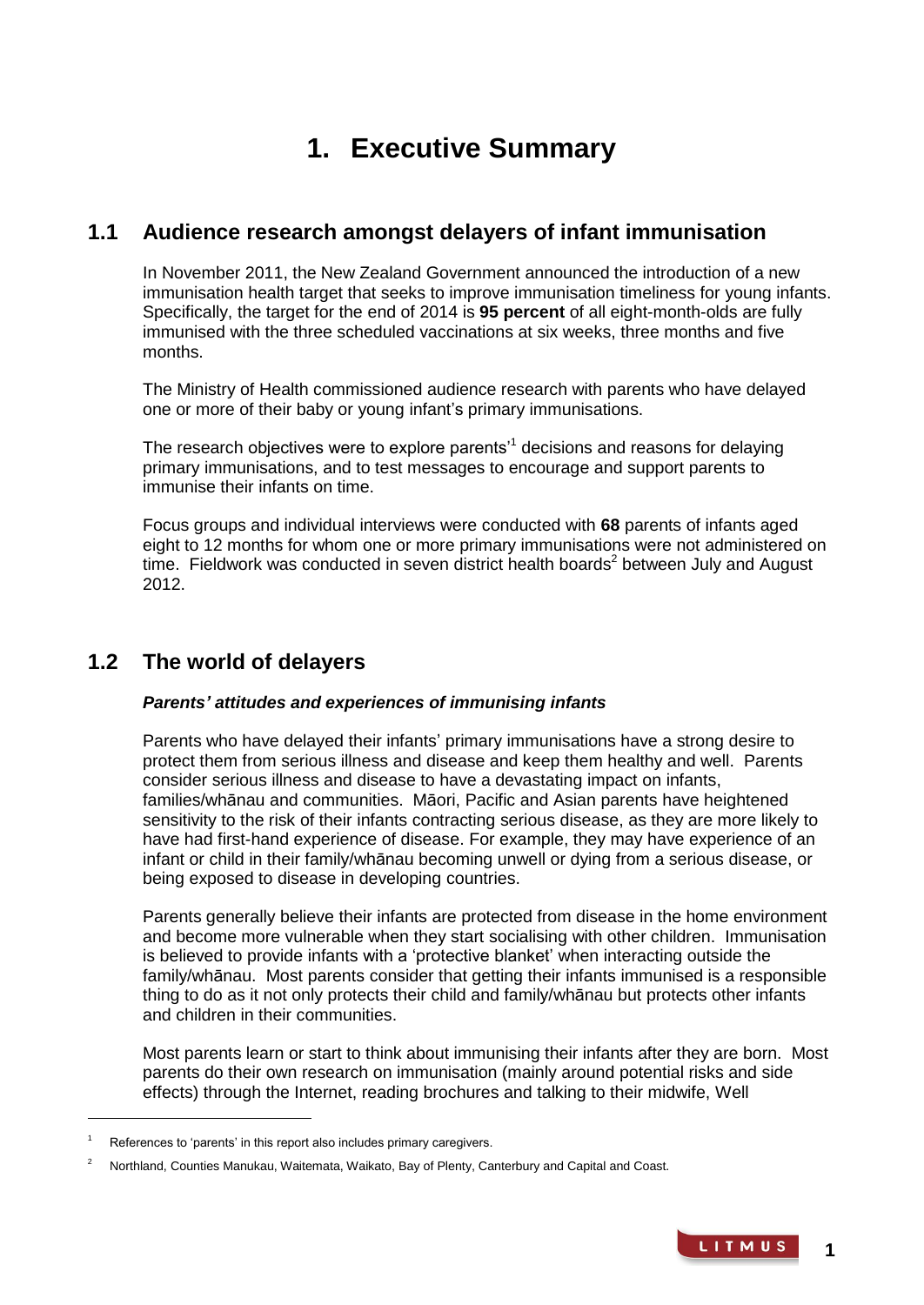Child/Tamariki Ora provider, general practitioner (GP) or practice nurse. However, some parents (particularly Māori and Pacific parents) do not feel well informed about immunisation and often believe it is compulsory to immunise their infants.

While at a rational level, most parents have confidence in the safety of vaccines; at an emotional level, they still have fears. Some Pākehā and Māori parents have specific fears over the safety of the Measles, Mumps and Rubella (MMR) vaccine.

Mothers generally make all decisions and arrangements for their children's immunisation. Immunisation is a significant event and most mothers are usually supported by their partner (for the six-week immunisation) or another female family member when their infants are being immunised. These mothers find this support extremely valuable. However, some mothers had little or no support from a child's father or from family or friends, and these mothers tend to have a history of prolonged delays in immunising their infants.

While parents often have emotional fears over the safety of vaccines, they have real concerns over their potential side effects (eg fever, vomiting, redness, tenderness and swelling), and these concerns are exacerbated if their infant is unwell. Parents who have had low prior exposure to immunisation – first-time parents, parents who were not immunised as children or whose family/whānau tend not to immunise their children have increased anxiety over potential side effects.

Most parents fear the immunisation experience, and around half were not present for at least one of their infant's immunisations – although they comforted them in the waiting room afterwards.

While most parents find immunising their infants in a clinical setting comforting, in case of reactions to the vaccines, most do not find it suitable comforting their infants in public waiting areas. Some Māori parents have had poor experiences with health providers, both in relation to immunisation and other health matters, which impacts on their confidence to immunise their infants in these settings. There is a strong preference from parents for their infants to be immunised in more family supportive environments, and those who had inhome immunisations found this service particularly valuable.

## *Parents' attitudes and experiences of delaying immunisations*

Parents are generally aware of the recommended ages to immunise their children, as outlined in the National Immunisation Schedule. All parents spoke of receiving information on key information dates from their midwife, Plunket Nurse or other Well Child Tamariki Ora provider. Parents recall receiving timely letters and emails from their GPs reminding them when their infant's immunisations were due, text reminders of their appointments and follow up text messages and phone calls when they missed an appointment.

Parents believe they had legitimate reasons for delaying their infant's primary immunisations (eg their child was unwell; they were not in their home location at the time of the recommended immunisations or they lacked transport to get to an appointment). Parents are more comfortable delaying their infant's immunisations in cases where they believe their reasons for delaying were in the best interest of their child (eg. in cases of unwell or premature infants). However, parents often feel guilty for delaying their child's immunisations where reasons were circumstantial (eg. not having transport to attend an appointment).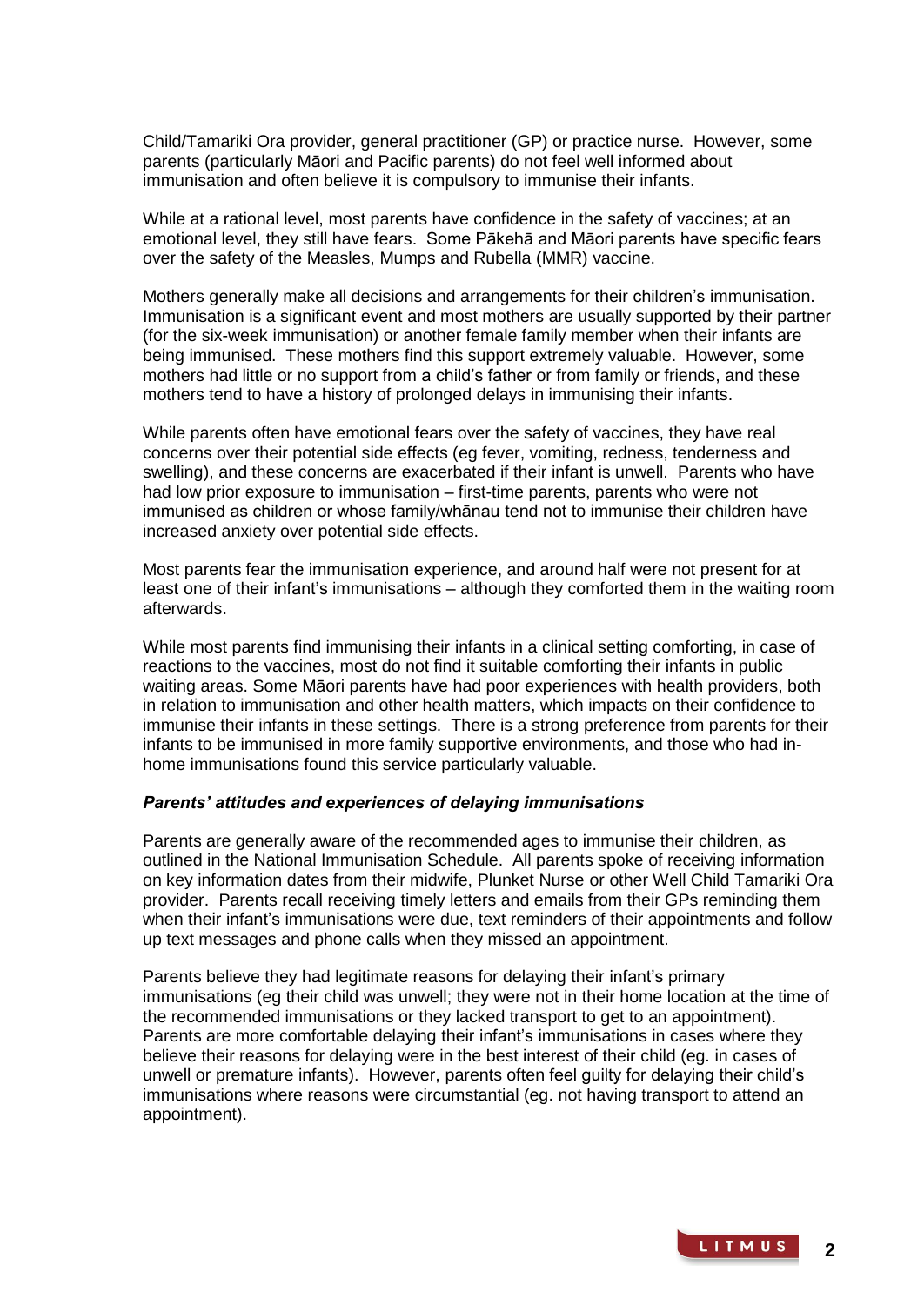While parents are aware of the recommended ages for immunising their infants and children, they have little or no understanding of the importance of immunising at the recommended ages or the consequences of not doing so on time. Consequently, while most parents consider immunisation to be important for the overall health of their child, there is a lack of urgency to get infants immunised on time if they are largely staying within the home environment.

Most parents intend to catch up their infant's immunisations so they are fully protected from serious disease. The *tipping point* for getting immunisations up to date is before their infant or child enters early childhood education or school, and starts interacting and socialising with other children.

## *Typologies of parents who delay primary immunisation events*

Although parents who delay their child's primary immunisations share a set of core values, there is diversity within this group. Three distinct typologies of 'delayer' parents have been identified in this research, which reflect parents' attitudes towards immunisation and their experiences of delaying:

- 1. **The Compromised** support immunisation but face significant individual, family/whānau and/or environmental barriers to immunising their infant(s) on time.
- 2. **The Considered** support immunisation but are concerned with the timeliness of the schedule. They therefore immunise at times that they feel are more appropriate for their child.
- 3. **The Conflicted** have concerns about immunisation and immunise their infants when they feel there is a heightened risk of disease, or through a sense of pressure from their partner, family/whānau and/or health provider.

## **1.3 Messages to encourage immunisation timeliness**

## *Key messages tested*

The following messages, aimed at encouraging parents to immunise their infants on time at six weeks, three months and five months, were tested on parents:

- 1. messages on immunising to **protect infants and children** from serious diseases
- 2. messages on **immunisation timeliness**
- 3. messages to **encourage parent/caregiver communication** with GP/practice nurse when infants are unwell at times when immunisations are due
- 4. messages on **asking for support** from family/whānau
- 5. messages on **convenience**, including combining immunisation appointments with other routine appointments
- 6. messages on **fewer disruptions** to parents' work and children's education, if infants and children are immunised
- 7. messages on **vaccine safety**.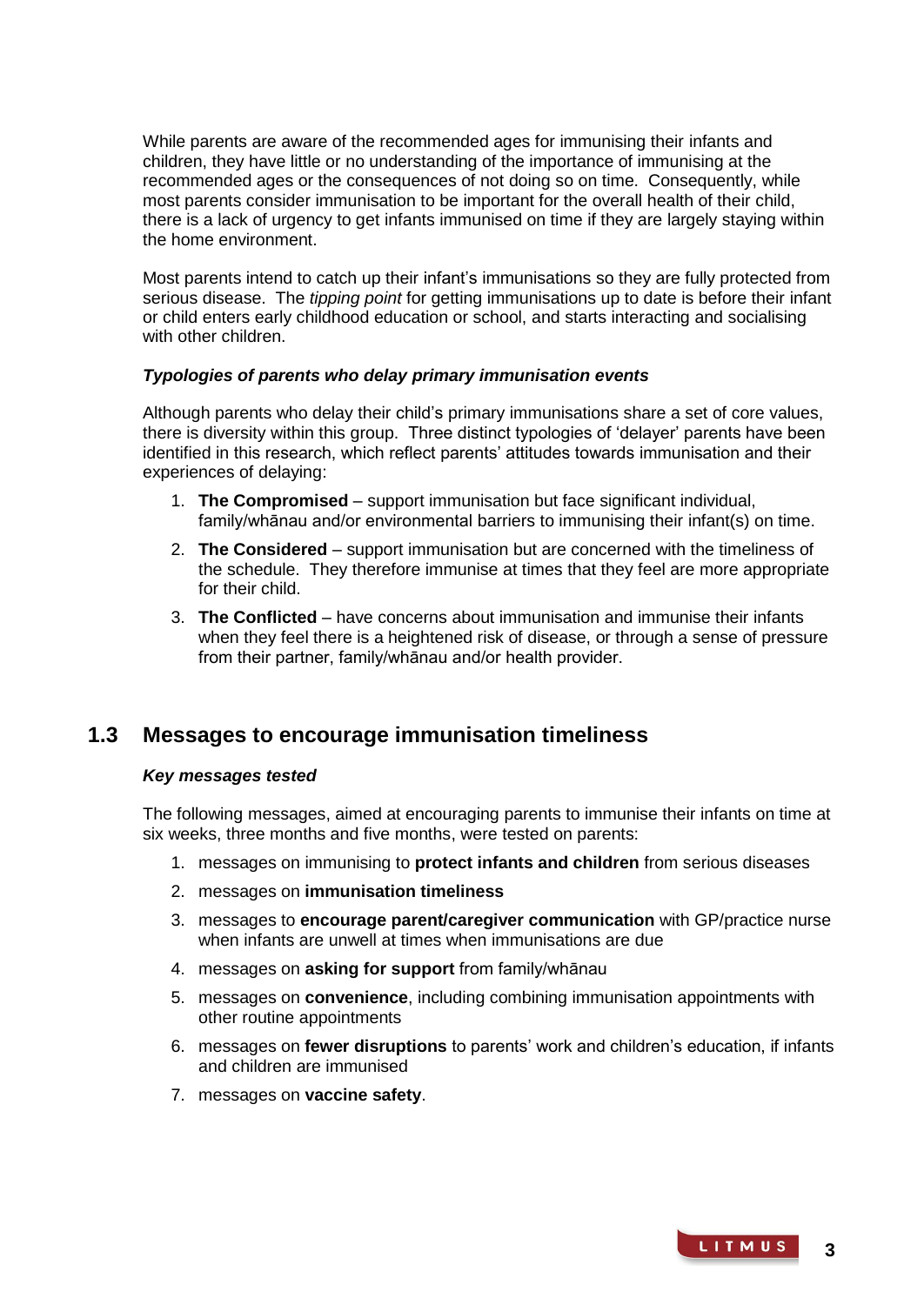## *Key messages that might encourage or enable timely immunisation uptake amongst parents of infants*

Overall, messages that will be more effective in encouraging immunisation timeliness tap into parents' emotions to protect their children. Therefore, messages that have greater relevance remind parents of their infant's vulnerability to serious illness and disease and that immunisation is a proven and effective way to protect their child and keep them healthy and well.

#### Immunisation protects infants and children

This message *'diseases don't discriminate – anyone can catch them'* and *'babies are at risk if not fully immunised'* resonates strongly with all parents because it reminds them of the presence of preventable diseases in their communities, and that all infants are vulnerable if they are not fully immunised. It also suggests that other protective factors (breastfeeding and good diet) are not sufficient alone to protect their child from serious illness and disease, and immunisation is therefore an important addition.

#### Immunisation timeliness

The message *'immunise on time, every time'* makes people feel pressured rather than supported to immunise on time. Parents believe that this message doesn't acknowledge there are often legitimate reasons (eg. when their child is sick) or events beyond their control (eg. lack of transportation) for not immunising their infants on time.

## Communication with GP/practice nurse

The message *'if your baby is due to be immunised and is unwell, talk to your nurse or doctor before cancelling your appointment'* challenges parents' assumptions that they cannot and should not immunise their infants unless they are 100% well (feeding, sleeping and playing normally). For many parents, they feel their concerns around immunising an unwell infant are valid, and that their child may get sicker, have a greater risk of side effects from the vaccines and/or that the vaccines may not be as effective. However, their main aversion to immunising a sick infant is they do not want to cause them further discomfort. While doctors and nurses can advise whether infants can clinically undergo immunisation, only parents can make decisions around the comfort of their child.

## Asking for support

All parents were receptive to the *message 'ask family and friends to support you to immunise your baby'*. This message acknowledges it is both logistically challenging and emotionally stressful for parents to take their infants to their appointments and get them immunised.

## **Convenience**

Most parents give their infants 100% focus and attention during and after immunisations. Therefore, combining their child's immunisations with other family members' regular doctor or hospital appointments is not desirable. Parents say they are very unlikely to combine their child's immunisations with their own appointments (even if routine) as they want to be well when they immunise their infants. However, this message has resonance with parents with large families in the 'Compromised' typology who find it challenging to schedule and attend medical appointments.

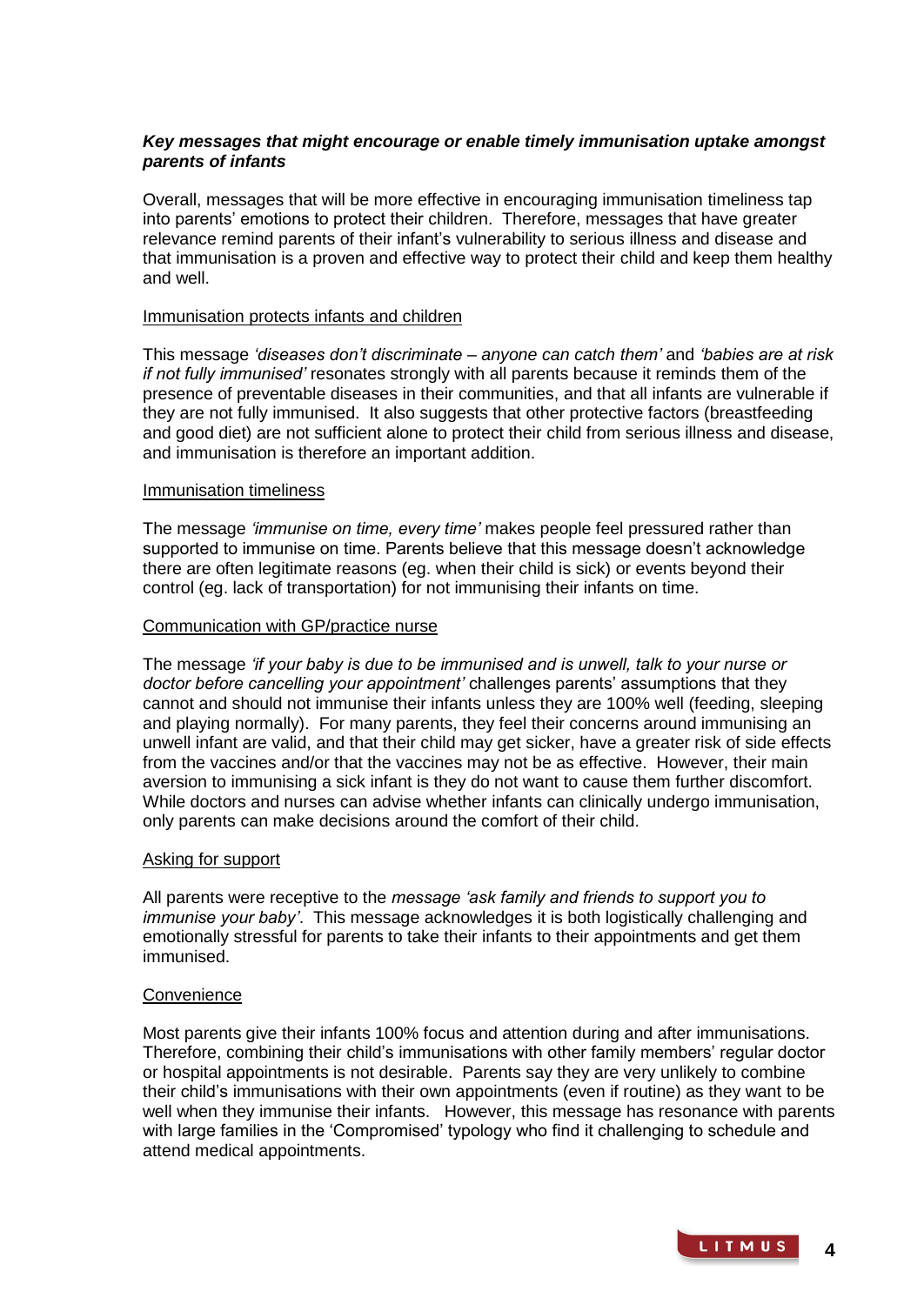## Fewer disruptions

The *message 'during a disease outbreak, children can sometimes be excluded from daycare, crèche, kindergarten or school if they haven't been immunised'* resonates with parents. However, it also confronts parents' perceptions that early childhood education centres require infants and children to be fully immunised before they are enrolled.

The message *'immunising your baby and children will mean less time away from work as they will be protected if there is a disease outbreak'* is disliked by most parents because it conveys that they should immunise their infants against life-threatening illness and disease out of convenience rather than a desire to protect their child. However, it does resonate with the small group of working parents who have their infants in childcare. These parents are reliant on both parents' incomes for their daily living and often lack flexible working arrangements and sick leave entitlements.

#### Vaccine safety

Providing evidence around the robustness of clinical trials and continued safety monitoring of vaccines makes parents feel more reassured about their decision to immunise. Parents in the 'Conflicted' typology felt mostly comfortable about the science and safety of immunisation, but wanted more information about the likelihood of side effects and the balance of risk. While messages around vaccine safety provide reassurance, it is unlikely to impact on immunisation timeliness.

Discussing the discredited link between the MMR vaccine and autism introduces or reactivates concerns for parents who were either not aware of the past publicity or did not believe it to be credible. For the few parents who hold concerns about the safety of the MMR vaccine, this message only reinforces their view that the Ministry of Health does not always provide 'balanced information' (ie, is 'pro immunisation' and 'covers up' the risks).

## **1.4 Conclusions**

This research, which explores parents' decisions and reasons for delaying the primary course of immunisations and tests messages to encourage and support parents to immunise their infants on time, draws the following conclusions.

Motivations and enablers for parents to immunise their infants, on time, as scheduled

Parents who have delayed one of more of their infant's primary immunisation events have a strong desire to protect them from serious illness and disease and keep them healthy and well throughout their lives. The tipping point for immunising their infants and children is around socialisation.

Barriers to parents delaying immunising their infants on time

While parents are aware of the recommended ages for immunising their infants, they have little or no understanding of the importance of immunising their infant at the recommended ages or the consequences of not doing so on time

Role of individual factors when immunisation is delayed

Parents believe they had legitimate reasons for delaying their infant's immunisations (eg. their child was unwell, or they lacked transport to get to appointments). Parents are more comfortable delaying their infant's immunisations in cases where they believe their reasons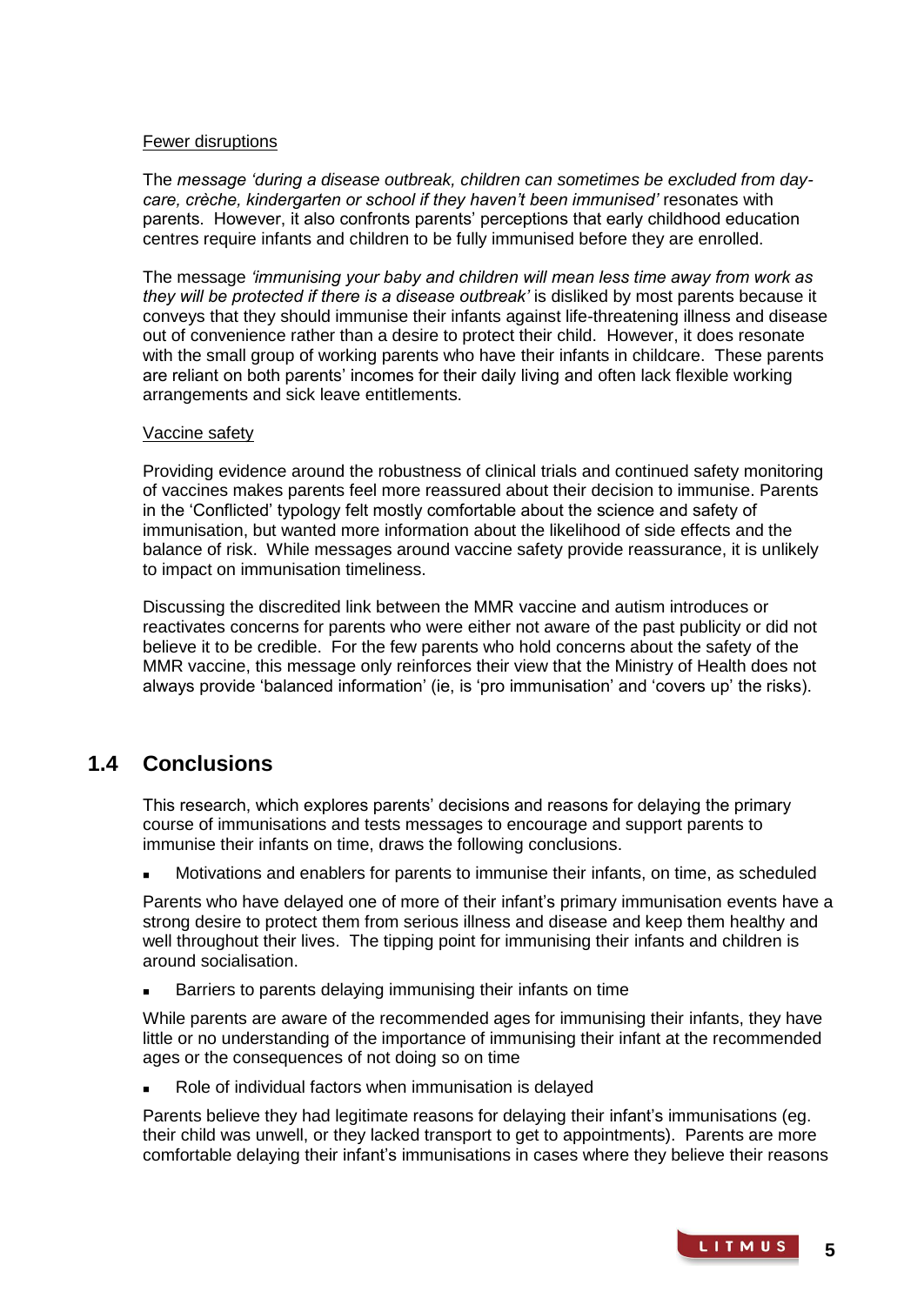for delaying are in the best interest of their child (eg. in cases of unwell or premature infants). However, parents often feel guilty for delaying their infant's immunisations where reasons are circumstantial (eg. not having transport).

Role of family/whānau and others when immunisation is delayed

Immunisation is a significant event and most mothers are usually supported by their partner or another female family member when their infants are being immunised. These mothers find this support extremely valuable.

 Role of environmental factors (such as access to transport, health services) when immunisation is delayed

Environmental factors, such as access and cost of transportation to get to health services, have a significant role in timeliness of immunisation for low-income families. While most parents find immunising their infants in a clinical setting comforting, in case of reactions to the vaccines, most do not find it suitable comforting their infants in public waiting areas.

 Key messages that might encourage or enable timely immunisation uptake amongst parents of infants

Key messages that might encourage or enable timely immunisation uptake tap into parents' emotions to protect their children. These messages include the **vulnerability of infants to serious illness and disease**, and that **immunisation is a proven and effective way** to prevent serious illness and disease and keep children healthy.

Recommendations for practices to improve the immunisation experience include supportive and accurate information about immunisation at all stages (such as calling ahead to seek advice about whether to delay an appointment if their child is unwell), and a supportive environment (such as a comfortable waiting area after immunisation is administered, where they can settle their child, breastfeed, and/or have other children with them during the required waiting time). In addition, having practice staff who acknowledge that it is a distressing event and take steps to reduce anxiety and answer questions would also work to empower parents.

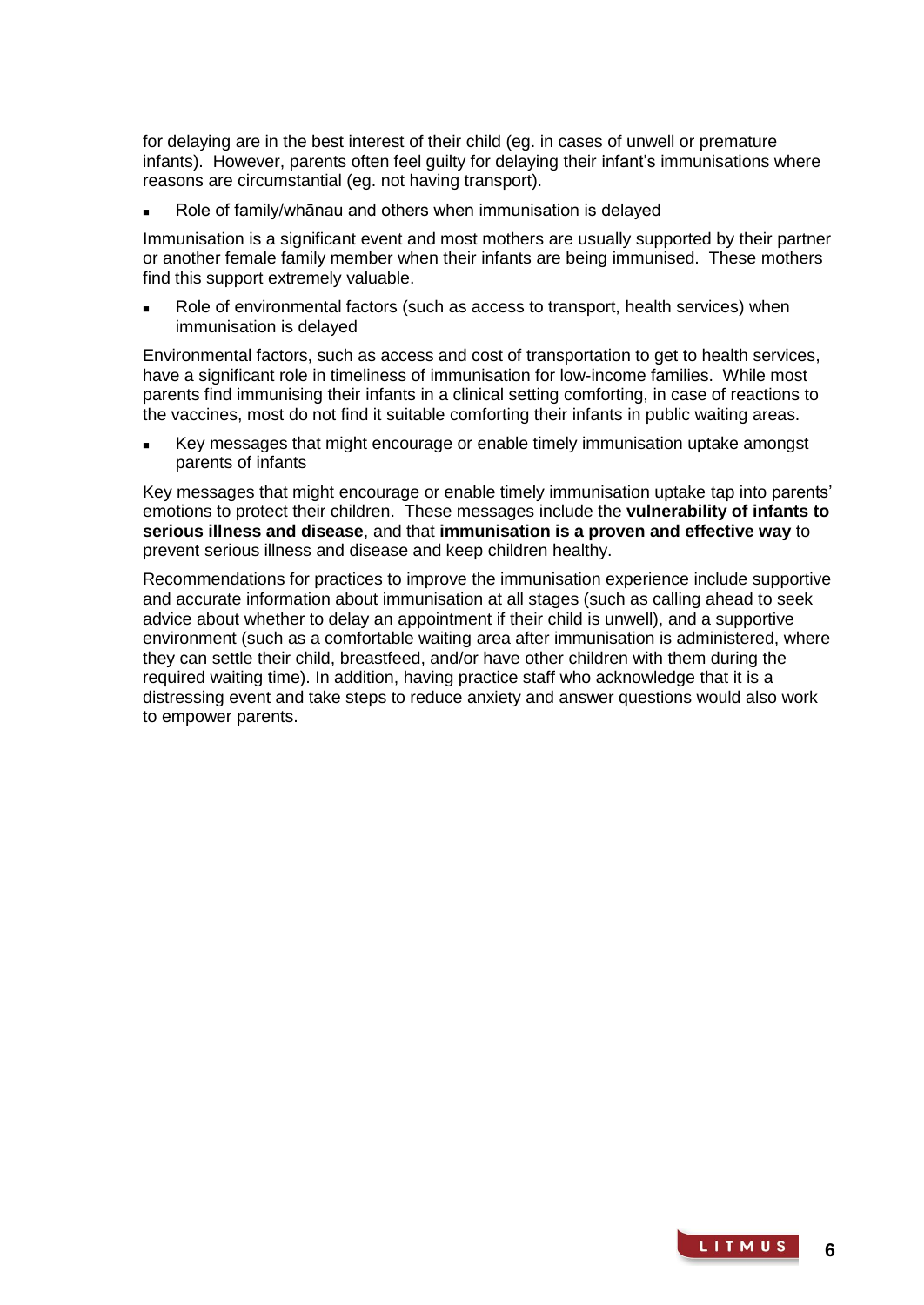# **2. Introduction**

# **2.1 Background**

Immunisation is one of the most cost effective of all health interventions and is an essential component of both Well Child/Tamariki Ora and adult preventative health services. Increasing child immunisation in New Zealand has been a government priority in New Zealand for several years.

In 2009, immunisation was made one of the New Zealand Government's six health targets. Specifically, the Ministry of Health, district health boards and the health sector were committed to reaching a goal of having **95 percent** of all New Zealand two-year-olds fully immunised by 2012. Recent immunisation coverage data shows that national coverage is now at **93 percent**, and eight district health boards have met or exceeded this target for two-year-olds.

In November 2011, the Government announced the introduction of a new immunisation health target that seeks to improve immunisation timeliness for young babies and infants. Specifically, the new target is that, by the end of 2014, **95 percent** of all eight-month-olds are fully immunised with the three scheduled vaccinations at six weeks, three months and five months. Recent immunisation coverage data at the six-month milestone shows that **72 percent** of Pākehā and 'Other' infants and **58 percent** of Māori infants have completed their primary course overall (Ministry of Health, 2012).

The rationale for the National Immunisation Schedule is related to the efficacy and practicality of vaccine delivery in the first year of life.

Delaying childhood immunisation events has implications for an infant's individual risk of illness during a key period of vulnerability and contributes to a population 'reservoir' of disease in the unvaccinated group. The immunisation pathway also shows that a delay at the first event is the strongest and most consistent predictor of subsequent incomplete immunisations and lower overall immunisation coverage later in life (Petousis-Harris, 2012). The 'on time' definition of immunisation is that being received within four weeks of the scheduled time, with appropriate interval adjustment for subsequent doses (Ministry of Health, 2007).

| Age of<br>infant | Disease covered                                                              |
|------------------|------------------------------------------------------------------------------|
| Six weeks        | Diphtheria/Tetanus/Pertussis/Polio/Hepatitis B/Haemophilus influenzae type b |
|                  | Pneumococcal                                                                 |
| Three<br>months  | Diphtheria/Tetanus/Pertussis/Polio/Hepatitis B/Haemophilus influenzae type b |
|                  | Pneumococcal                                                                 |
| Five<br>months   | Diphtheria/Tetanus/Pertussis/Polio/Hepatitis B/Haemophilus influenzae type b |
|                  | Pneumococcal                                                                 |

| Table 1: Primary course of infant vaccinations - National Immunisation Schedule |  |
|---------------------------------------------------------------------------------|--|
|---------------------------------------------------------------------------------|--|

Source: Ministry of Health, 2012. http://www.health.govt.nz/our-work/preventative-health-wellness/immunisation/new-zealandimmunisation-schedule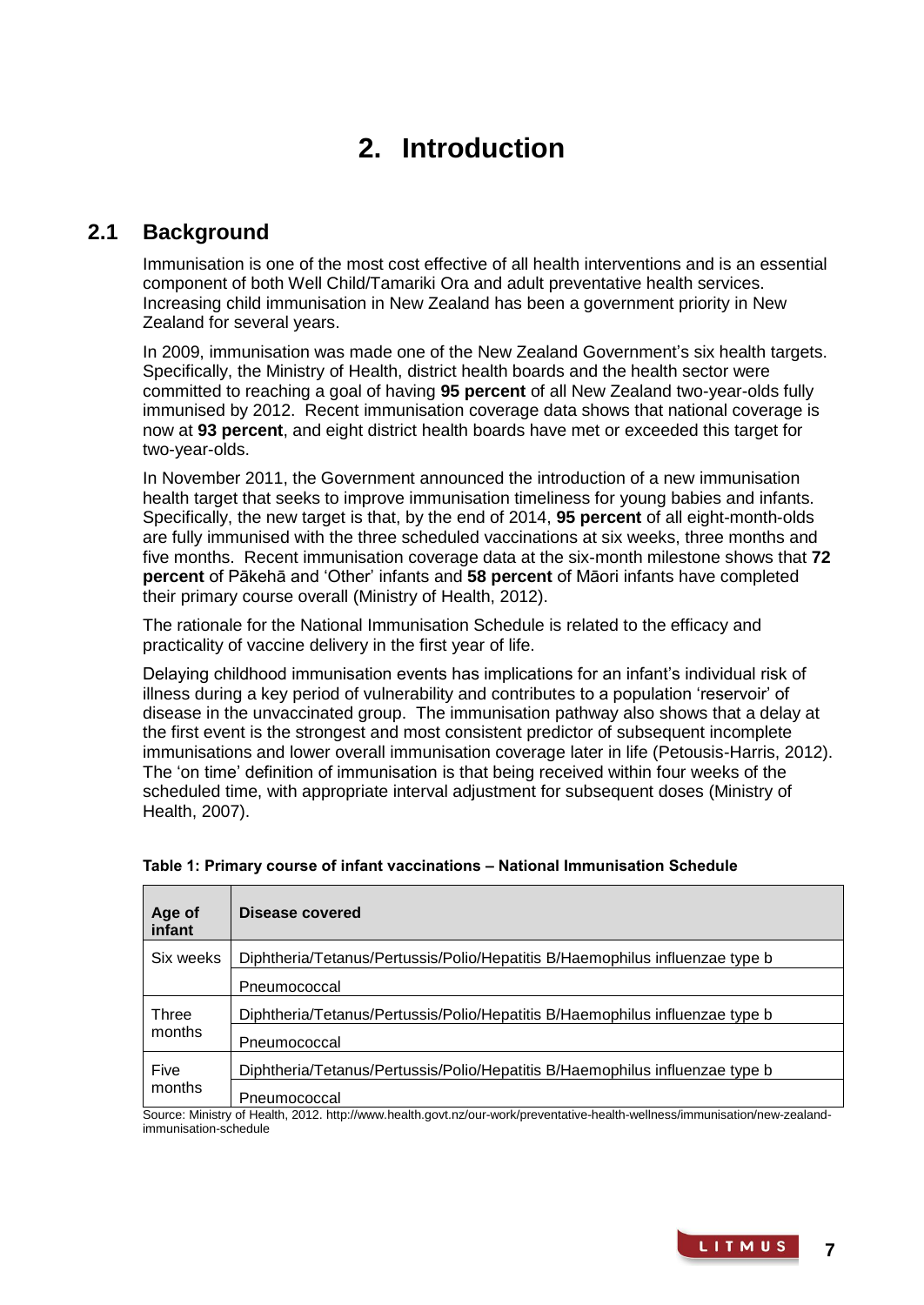# **2.2 Audience research amongst delayers of infant immunisation**

The Ministry of Health commissioned audience research with parents who have delayed one or more of their infant's primary immunisations.

## **Research objectives**

The research objectives were to explore parents<sup>3</sup> decisions and reasons for delaying any or the entire primary immunisations, with a focus on the following factors:

- motivations and enablers for parents to immunise their infants, on time, as scheduled
- barriers to parents immunising their infants on time
- the role of individual factors when immunisation is delayed
- the role of family/whānau and others when immunisation is delayed
- the role of environmental factors (such as access to transport, health services) when immunisation is delayed
- key messages that might encourage or enable timely immunisation uptake amongst parents of infants.

## **Research approach**

The research was conducted in two phases.

- 1. **Exploratory research**, which looked at factors that result in delayed immunisation in the primary series, key motivations, enablers and barriers, and the role of the individual, family/whānau and environmental factors in the delay.
- 2. **Message testing**, which explored a range of messages designed to encourage and support parents to immunise their infants on time.

Fieldwork was conducted between July and August 2012. The following activities were completed for both stages of the research:

- development of research tools such as recruitment specifications, interview guides, participant information sheets and consent forms
- recruitment of parents from target groups purposive methods, such as community networks, recruitment through early childhood centres, were used
- informed consent processes were followed, and focus groups and interviews were audio recorded with parents' permission
- two-hour focus groups were conducted in qualitative research rooms and in local community rooms, involving four to six people
- one hour individual interviews were conducted in participants' homes
- parents received a \$60 koha in recognition of their time and contribution to the research.

-

**8**

References to 'parents' in this report also includes primary caregivers.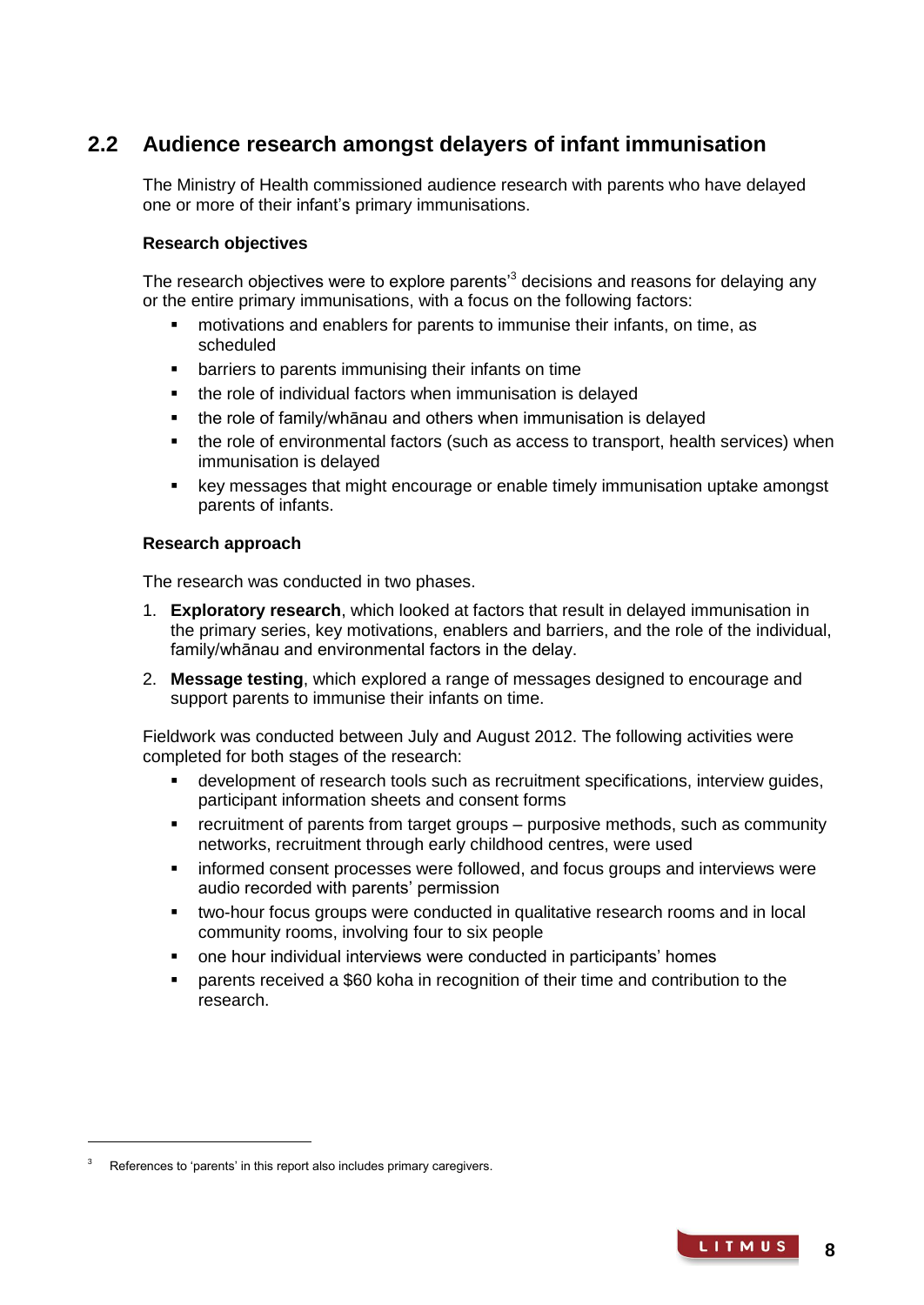## **Sample**

The research was conducted with parents of infants aged eight to 12 months for whom one or more primary immunisation events were delayed for at least four weeks from the scheduled age. The recruitment had a particular focus on Māori and Pacific parents and those from low income households.<sup>4</sup> Participants were recruited from seven District Health Board areas (Northland, Counties Manukau, Waitemata, Waikato, Bay of Plenty, Capital and Coast, and Canterbury). Fieldwork was mainly undertaken with mothers, given their primary role in looking after infants of this age.

Participants were grouped by ethnicity for focus groups in the first stage, and by reason for delaying immunisation in the second stage.

|                                   | <b>Participant</b><br>number |
|-----------------------------------|------------------------------|
| <b>District Health Board</b>      |                              |
| Northland                         | 4                            |
| Waitemata                         | 12                           |
| Counties Manukau                  | 12                           |
| Waikato                           | 9                            |
| Bay of Plenty                     | 2                            |
| Canterbury                        | 10                           |
| Capital & Coast (message testing) | 19                           |
| <b>Ethnicity</b>                  |                              |
| Māori                             | 24                           |
| Pacific                           | 12                           |
| Pākehā                            | 25                           |
| Asian                             | 7                            |
| Gender                            |                              |
| Women                             | 63                           |
| Men                               | 5                            |
| <b>TOTAL</b>                      | 68                           |

## **Table 2: Sample description across both stages**

## **Analysis and reporting**

A series of analysis workshops was conducted by the research team for both stages of the project. Preliminary analysis of the exploratory research was undertaken before message testing, and early findings were shared with the Ministry of Health to guide message development for the second stage.

This report reflects the synthesis of findings from both research stages. The qualitative data were analysed to find patterns and themes relating to the research objectives, and any wider contextual issues relating to delay of primary immunisation events.

## **Caveats**

-

The information contained in this report represents the views of 68 parents whose infants had delayed immunisations in their first year, interviewed in Northland, Auckland, Bay of Plenty, Waikato, Capital and Coast, and Canterbury areas. Given its qualitative nature, the findings of this report cannot be generalised to the wider population of parents whose infants have had delayed immunisation events. However, key research themes described here were consistent across interviews and different groups of parents, increasing the dependability and rigour of the findings.

 $4$  Those with a household income of less than \$70,000 per annum before tax.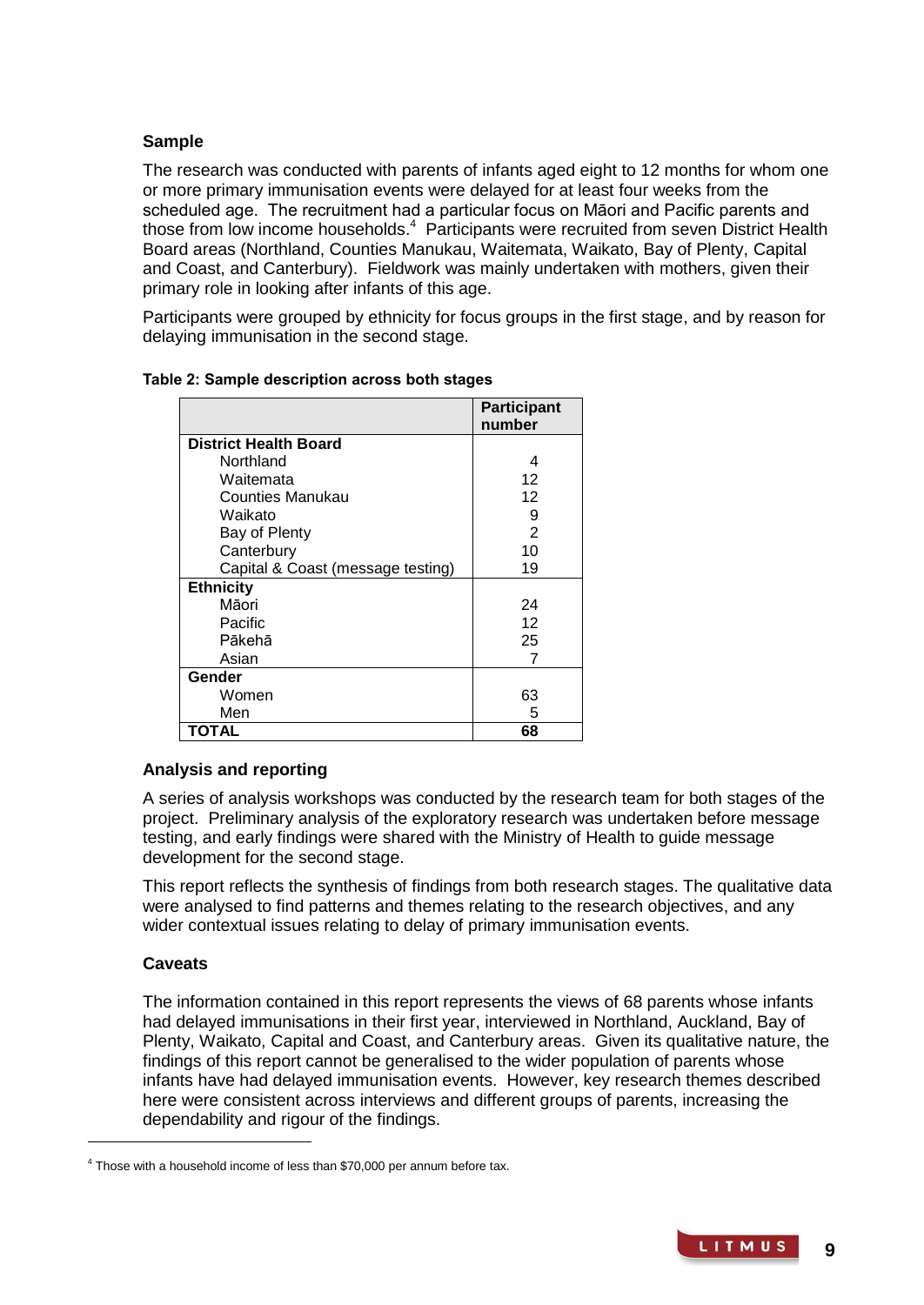# **3. The World of Delayers**

The first research phase was to explore the world of parents who delay their infant's primary immunisations at six weeks, three months and/or five months. This included looking at parents' key motivations, enablers and barriers for immunising their infants on time, and the role of family/whānau and environmental factors when immunisation is delayed.

Parents who have delayed one or more of their infant's primary immunisations come from all walks of life. Some parents were immunised as infants while others were not. Some parents' sisters, cousins and other family/whānau members routinely immunise their infants on time, while others have a family or household history of not immunising their infants or delaying immunisation. Some parents have been up-to-date with their older children's immunisations, while others have a history of delays with any and all of their children.

# **3.1 Parents' attitudes and experiences of immunising infants**

## **Summary**

- **Parents have a strong desire to protect their children from serious illness and disease,** and most generally support immunisation.
- **IMMUNIFY 19 Immunisation is a significant event for new parents, and mothers value partner and** family/whānau support.
- At a rational level, parents generally have confidence in the safety of vaccines, but at an emotional level, they still have fears.
- **Parents have concerns over potential side effects of vaccines.**
- Parents fear the immunisation experience.
- Parents find the immunisation environment in GP clinics disempowering.

## *1. Parents have a strong desire to protect their infants from serious illness and disease, and most generally support immunisation*

All parents have a strong desire to protect their infants from serious illness and disease and to keep them healthy and well throughout life. Serious illness and disease is considered to have a devastating impact on children, families/whānau and communities. Most Māori, Pacific and Asian parents have heightened sensitivity to the risk of their child contracting serious disease. Some Māori and Pacific parents have had experience of an infant or child in their family/whānau becoming unwell or dying from a serious disease, and Asian-born parents have first-hand experience of disease before arriving in New Zealand. Parents living in locations that have experienced recent outbreaks of serious disease (eg. Northland) also have a heightened sensitivity of risk.

*Our risks are higher in Northland. Being a Northlander I feel very much inclined to keep on top of things. If they offered a new one I would race down and get it. I'm a germ-a-phobe.* (Annie, Pākehā, Northland)

Parents generally believe their infants are protected from disease in the home environment and become more vulnerable to disease when they start socialising with other children. While breastfeeding, good diet and warm and dry homes, are considered strong protective factors, immunisation provides infants with a 'protective blanket' when interacting with others outside the family/whānau during play, sport, social gatherings, education and travel.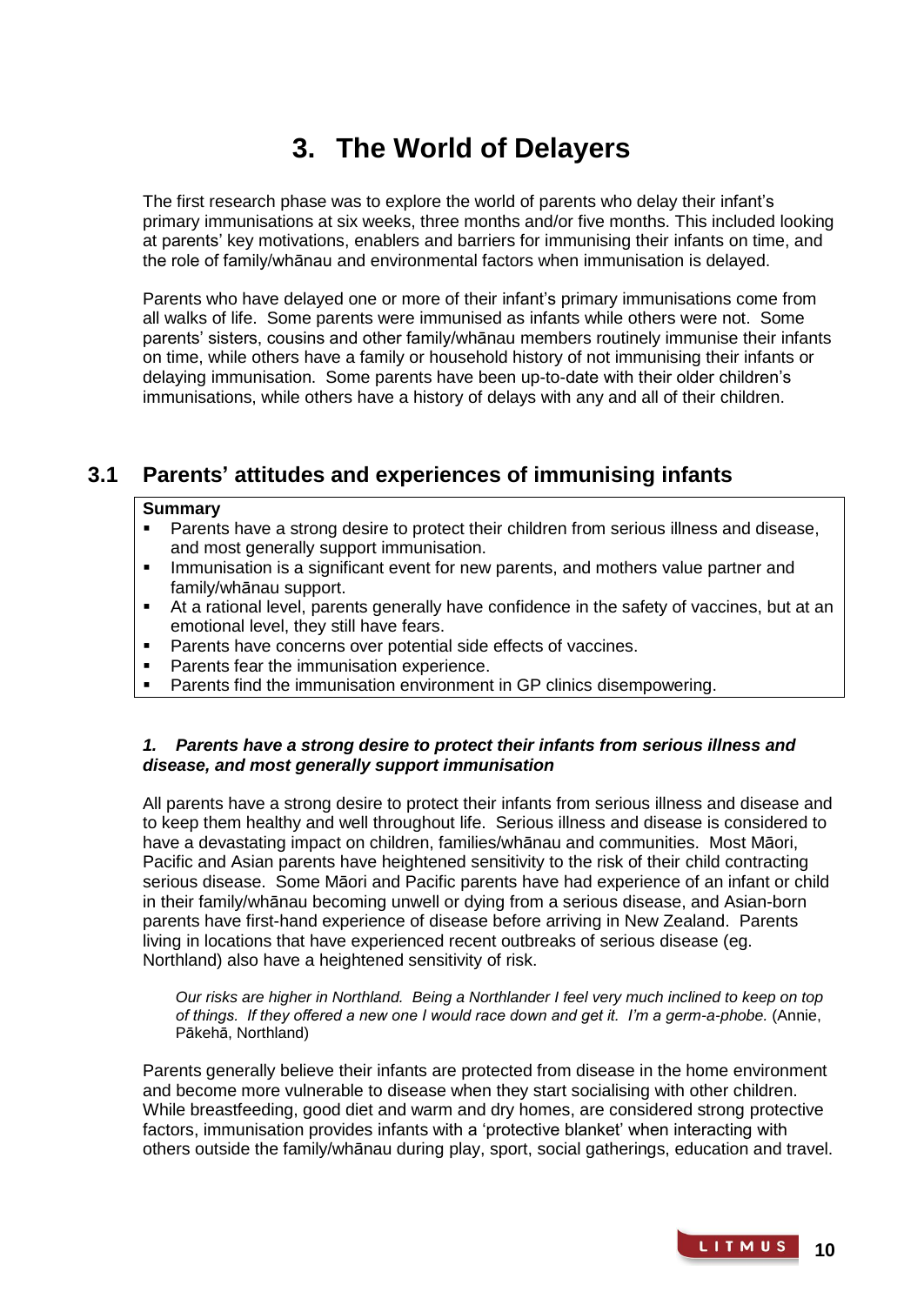Most parents therefore believe in the efficacy of vaccines and that immunisation protects their children from contracting a serious disease or more harmful strains of the disease.

*I* know that the babies can still get the diseases that they're trying to protect them against, but *hopefully not as bad. I just think they are going to be that much safer, when it comes to disease. Even though I know it's not 100%.* (Linda, Māori, Canterbury)

*It's good that they have to get them done. It will probably save their lives if any of that stuff happens. I'd rather him be safe than in the hospital.* (Rachel, Māori, Waikato)

*It is something that is going to help my son and protect him against harmful infections and disease. I feel as though it is something that must be done because it is going to help.* (Matt, Pākehā, Capital and Coast)

Most parents consider getting their infants immunised a responsible thing to do because it not only protects their child and family/whānau but protects other infants and children in their communities. Most, therefore, distance themselves philosophically and politically from parents who oppose infant immunisation.

While a few parents were told about infant immunisation by their midwife or learnt about it in antenatal classes before their child was born, most did not learn, start thinking about or planning their infant's immunisations until after they were born. Most parents do some research on immunisation (mainly around potential risks and side effects) through the Internet, reading brochures and talking to their midwife, Plunket Nurse, GP or practice nurse; however, they often do not feel well informed. A few Pākehā parents consider there is a lack of *balanced information* on immunisation and feel that most information is either pro immunisation or anti immunisation. Other parents (particularly Māori and Pacific parents) do not feel well informed at all about immunisation. While most know they have a choice whether or not to immunise their children, some (particularly Māori and Pacific parents) believe immunising their infants is compulsory.

*It's weird how you want your kids to be vaccinated against these things but you actually don't really know anything about them. I do it because everyone, well all of the health professionals, say you should do it, because they are the professionals, and they say you need to do it, so you do it.* (Linda, Māori, Canterbury)

*They [health providers] are still wanting kids to get immunised but they don't actually talk about the risks. I still would have got my kids immunised anyway but I was angry that it wasn't talked about, those risks were just brushed under the mat. When I went in to get the jabs not once did they say 'Do you understand there is a slight risk?' Obviously the good outweighs the bad, but there is still a risk. It would have not changed my opinion.* (Annie, Pākehā, Northland)

## *2. At a rational level, parents generally have confidence in the safety of vaccines, but at an emotional level, they hold fears*

At a rational level, most parents have confidence in the safety of vaccines, while acknowledging that with any medical interventions there are inherent risks. However, at an emotional level, most parents fear that their infant could be the 'one in x million' who has a serious adverse reaction to the vaccines.

Some Pākehā and Māori parents have specific fears over the safety of the Measles, Mumps and Rubella (MMR) vaccine. While these parents are generally aware that it has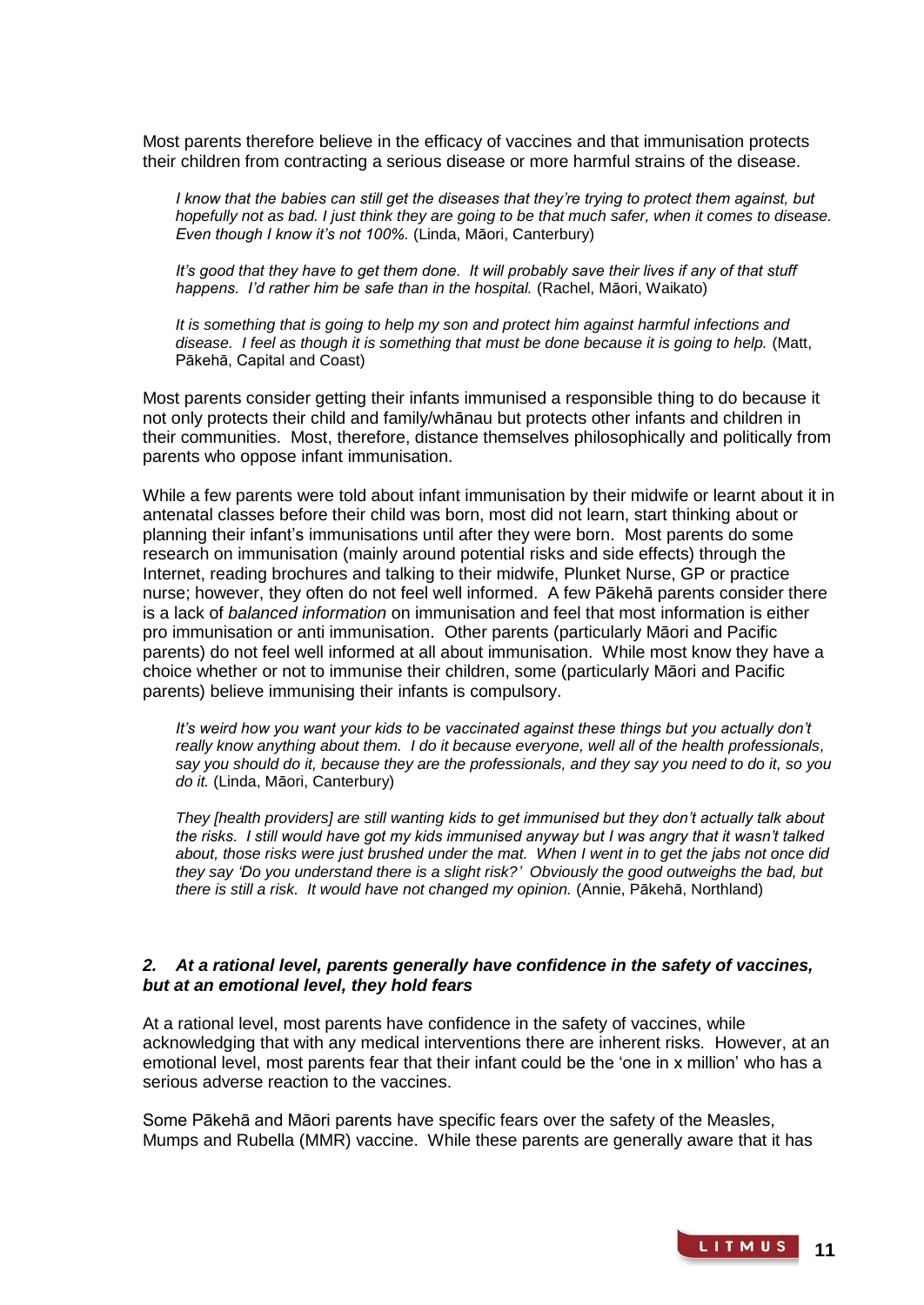been proven that there is no scientific [evidence](http://en.wikipedia.org/wiki/Scientific_evidence) linking the MMR vaccine to the development of autism, they still have lingering doubts over the safety of this vaccination.

*I don't think the documentaries and research are true, but some parents feel strongly that the Menz B made their babies slow and put them in wheelchairs. There is no hard evidence to say it is true but the parents still feel strongly about it.* (Cheryl, Māori, Capital and Coast)

A few Māori parents who have had a child or family member become seriously ill or die following a vaccine often hold deep-seated beliefs about vaccine safety. While the family member's illness or death was not proven to be linked to the vaccine, parents continue to be suspicious of vaccine safety.

*My little girl didn't settle for six weeks after her imms. When she was two-and-a-half she passed away. When she was six weeks she broke into a rash and I thought it must have been her imms and the doctor said she had had a bad reaction to the imms, but did not realise something else was going on. So with my son I didn't take him to get his imms. It took me a while to realise it wasn't the imms that caused her death but something else.* (Rachel, Māori, Waikato)

*My brother's girlfriend is the only person I know who immunises her kids. My mum put a bad thought into my head due to Aunty's baby passing away not long after she was immunised.*  (Mary, Māori, Waikato)

## *3. Immunisation is a significant event for new parents, and mothers value partner and family/whānau support*

Immunisation is a significant event for new parents. At the time of the recommended sixweek immunisations, infants are still the centre of their parents' universe and most parents want to give their child 100% focus and attention during immunisations.

For many Pākehā and Asian parents, taking their infants for their first immunisation is the first or one of the few times their infants have been outside of their home since coming home from hospital, and parents are still establishing their infant's sleeping and feeding routines. Consequently, parents want to feel prepared and supported for this significant event.

Mothers are mainly responsible for all decisions and arrangements for their infant's immunisations. They find it valuable to have their partner or another family member (mother, mother-in-law, sister, aunty, cousin or friend) attend their infant's immunisations and provide practical and emotional support during this time. This support includes providing transportation, holding and comforting infants during and after immunisations, keeping a watch for potential side effects and caring for older children. Most partnered mothers were supported by their partners when immunising their infants for the first time, and often by female relatives for later primary immunisations. Most single mothers were also supported by female relatives during immunisation visits.

However, some mothers received little or no support from partners, family/whānau or friends during this time. Partnered mothers say their partners were not interested in attending or couldn't get time off work, and these mothers (partnered and single) did not feel like burdening their family/whānau or friends for support, particularly if they had large families of their own. These mothers were more likely to have a history of missed immunisations or prolonged delays in immunising their infants.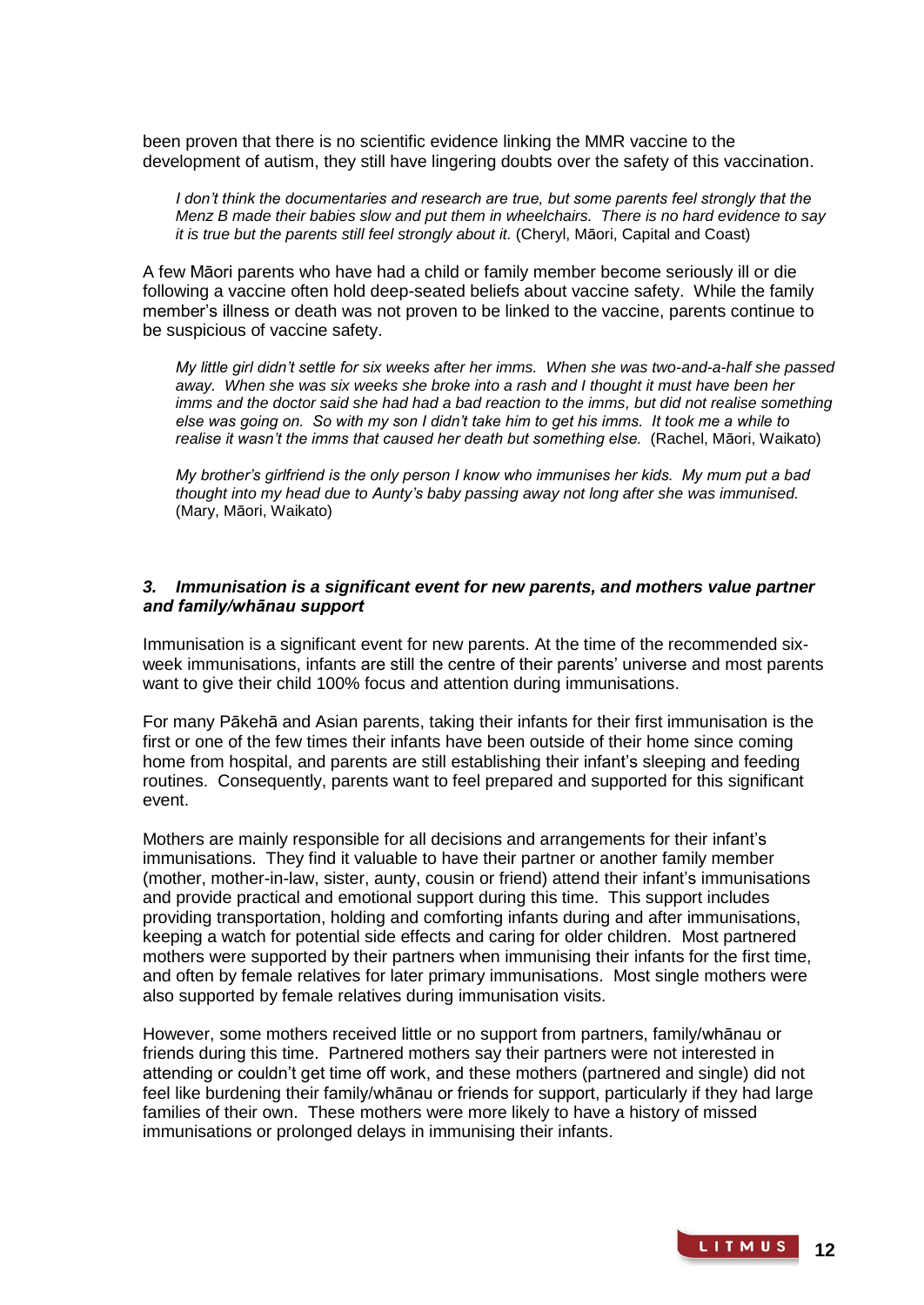*Sometimes they [fathers/partners] are supportive. They'll push you to go to the doctors, but they aren't going to help you to get there. (*Suzy, Māori, Counties Manukau)

*My siblings live in another area, and I have no one to turn to.* (Piki, Māori, Counties Manukau)

## *4. Parents have concerns about the possible side effects of the vaccines*

While parents often have *emotional fears* over the safety of vaccines, they have *real concerns* over their potential side effects (eg. fever, vomiting, redness, tenderness and swelling) when they immunise their infants for the first time. These concerns are exacerbated if their child is unwell. In most cases, infants were checked over by their GPs before receiving their first immunisations, which helped alleviate parents' concerns.

Parents who have had low prior exposure to immunisation – first-time parents, parents who were not immunised as children or whose family/whānau do not routinely immunise their children – have increased anxiety over potential side effects. Parents who have experienced immunisation with their older children have greater confidence, however, they still have concerns over potential side effects when immunising their new babies. Parents with more than one child recall 'the luck of the draw', with some infants becoming unwell while others 'sailed through' their immunisations.

*He was grizzly and sleepy after the imms. He started getting a temperature and didn't want to eat that night. You hear of babies that get them and then die or get serious side effects. I was freaking out. I rang my partner's mum and she told me to ring the Healthline and they told me to go to hospital. I waited a little bit and watched him. His temperature started to come down after four hours.* (Ainsley, Pākehā, Northland)

## *5. Parents fear the immunisation experience*

Most parents fear the immunisation experience, and around half of all parents were not present for at least one of their infant's immunisations – although they comforted them in the waiting room afterwards. Parents acknowledge that they probably find the immunisation experience more 'painful' and distressing than their child does.

Parents find it particularly hard immunising their 'fragile' six-week-old infants and hate the thought of causing them pain and distress at this young age. However, parents still find it distressing immunising their infants at three and five months because at that age they are more mobile and aware of what is about to happen to them.

*I was a wreck with the immunisations. The first jabs – the six week ones – broke my heart. They are so vulnerable at that stage. What mother wouldn't be upset by that? But I still wanted to do it and be the one that comforted them afterwards. I just wanted to get it over and done with.* (Annie, Pākehā, Northland)

*You hate seeing them going through that, I know it's only a little prick, but it's traumatic for you when they are really little. I think it's more traumatic for the parents. His dad came with me for one of them which was good but it was weird me not being in the room. I couldn't handle seeing him if he cried. I was there afterwards to comfort him and I was glad he was there for me on that day. It was the first and only time though.* (Linda, Māori, Canterbury)

> LITMUS **13**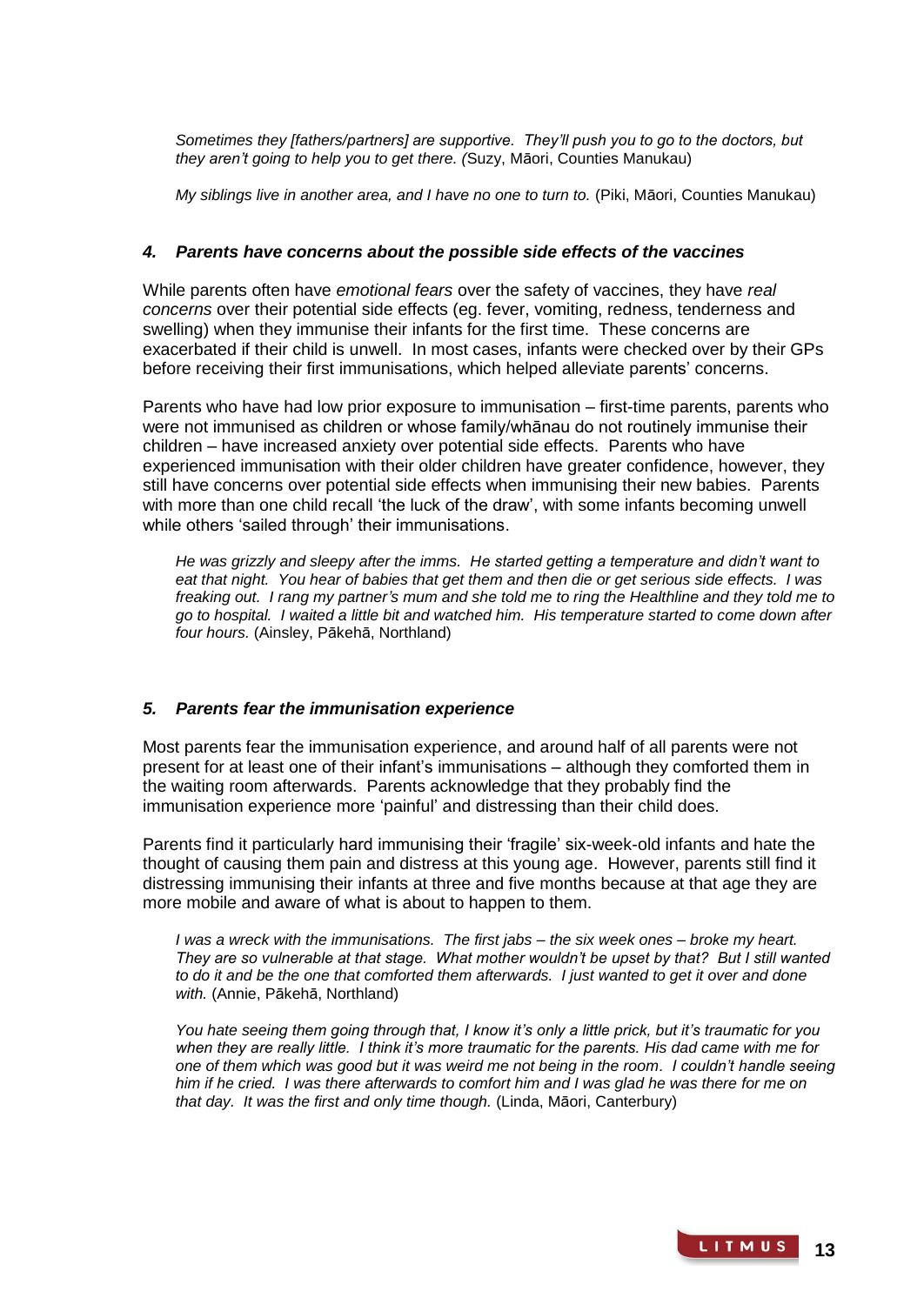## *6. Parent/caregiver experience of the immunisation environment in GP clinics*

Most parents acknowledge that the main benefit of having their infant immunised at their GP is if their infant has a reaction to the immunisations and there is someone to call on. However, many of the parents find the immunisation experience distressing, both in terms of the event itself and the clinic environment.

While some parents found the nurses who administer the immunisations to their infants professional and supportive, others found that at times they seemed to be rough and uncaring, or unnecessarily drew out the process (eg. looking for a plaster to cover one leg before injecting the other).

Many of the parents who were interviewed had negative experiences in the public clinic areas after the immunisation event, where they were asked to wait for the required time after the immunisation was administered. Mothers often feel uncomfortable or embarrassed comforting a distressed or crying infant by breastfeeding them in front of sick patients, many of whom are older, and a few parents did not breastfeed their infants for this reason. A few Māori and Pacific parents felt they were not allowed to breastfeed their infant in the public waiting area. Stress and discomfort during the wait time is greatly enhanced if parents are also dealing with older, restless children on their own.

*There was once when I had to wait in the waiting room for an hour before I was seen. I had to*  leave because I needed to breastfeed and I didn't have a cloth to cover. It makes you less want *to go next time. They say 'sorry', but you can't get that time back. It puts you off. The next time you are there you feel negative….The next time you are in there they think 'That's the chick that always cancels'. You feel stink about doing it in the first place.* (Katie, Māori, Waikato)

*I want privacy to breastfeed and calm my baby down after the imms, but the nurse sends you to the waiting room straight away. The last thing you want to do when you have a baby crying is to turn around and breastfeed when everyone is looking.* (Annie, Pākehā, Northland)

Some Māori parents are more likely to feel uncomfortable and disempowered immunising their infants at their GPs. These parents noted having poor experiences with health providers, both in relation to immunisation and other health matters. These experiences included difficulties getting appointments, being made to wait a long time before seeing a GP, not feeling their concerns are being listened to, not feeling that diagnoses had been adequately explained and being made to feel bad and pay for missed appointments.

Most parents interviewed have a strong preference for immunisations to occur at home or in a more 'family friendly' clinical environment. This was seen to be particularly important for first-time parents, parents with limited family support, and for the first six-week immunisation event. Some parents suggested these immunisations could be undertaken by their Plunket Nurse or other Well Child provider. GP clinics could provide separate waiting areas for parents to comfort their infants. A few parents with older children recall in the past being able to wait in a more comfortable area during the recommended wait time, away from the public waiting room. They were either allowed to remain in the nurse's room or moved to a parents' room that had DVDs, books and other entertainment.

Some parents, who had a history of delaying their child's previous immunisation appointments, were referred to, and received, outreach in-home immunisation services. Not only did parents feel more comfortable having their infants immunised in their home environment, it also overcame the need to arrange childcare for older children and to arrange or pay for transport.

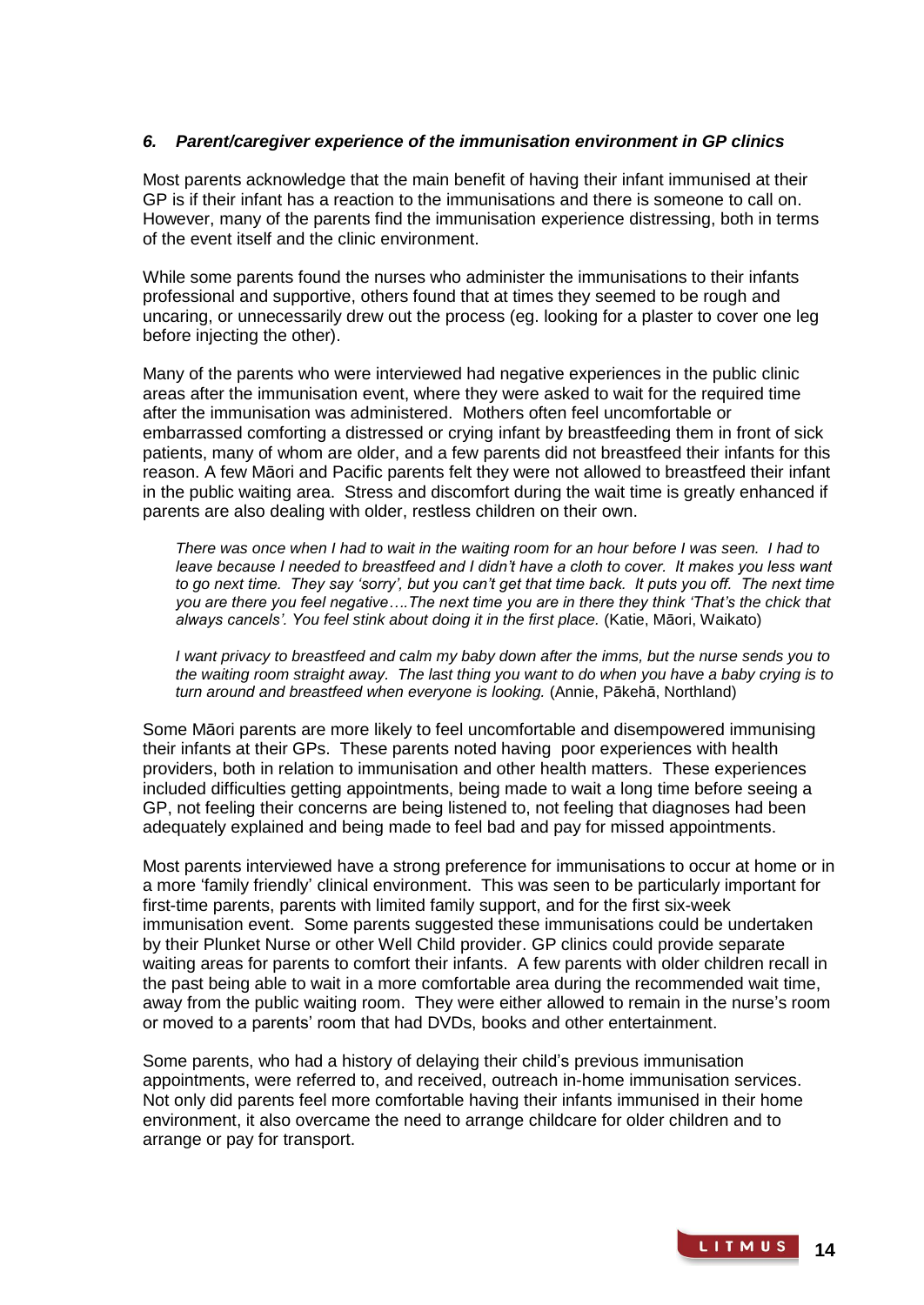*I wouldn't be able to take my son to the doctor because he has ADHD and he climbs the walls ….so what do I do? I just leave it until they are at school. I know that it is wrong but there is no other way for me to do it. I can't really rely on my family to come and watch him while I take her for the immunisations.* (Mary, Māori, Waikato)

*I've had them come here [home] before, which made it easier. I was grateful at the time, being a new mum with other things to do. It was a time-saver, all the stuff I'd have to take out when they are babies. It definitely saves you petrol and it makes them feel more comfortable in their own home, so that's a good thing.* (Annie, Pākehā, Northland)

*It's better at home, and nicer and more comfortable for the kids. Rather than carrying them everywhere and hoping they won't touch things. She's more settled since she's gotten her last two at home. When she finished getting her jabs she was up and away.* (Katie, Māori, Waikato)

*It would be helpful having the immunisation van. My sister had her boy done through this. You feel more comfortable at home. But when you are at the doctors and something happens you feel safer as there are doctors around.* (Rachel, Māori, Waikato)

Parents were asked specifically about measures other than outreach or home visits that might help to overcome the major barriers to getting to an immunisation appointment. Almost all parents dealing with challenges like transport and caring for several children felt that these were out of their control, and that they were doing as best as they could to meet their children's health needs. In many cases, more urgent health issues took priority over immunisation, and it was hard enough to access health services when their infant or child had an acute illness, let alone preventive health care like immunisation.

This is consistent with findings from a longitudinal study showing the link between intent and action is particularly blurred for those in low socioeconomic groups; Morton and colleagues found that expectant mothers in the most deprived areas had the highest level of intention to have their child fully immunised, but by nine months of age this group had the lowest rate of five-month immunisation coverage (Morton et al, 2012).

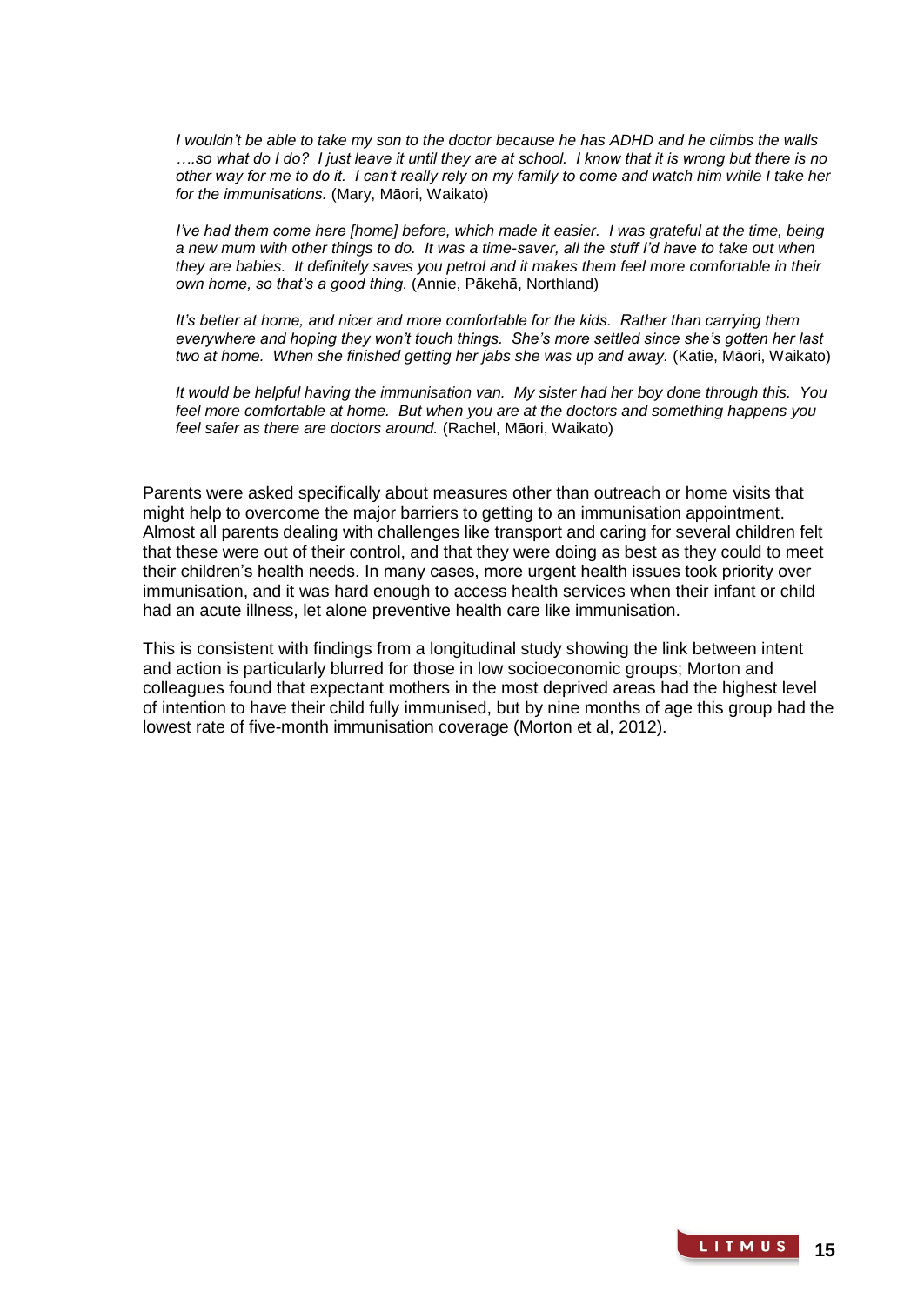# **3.2 Parents' attitudes and experiences of delaying immunisations**

## **Summary**

- Parents are aware of the recommended ages to immunise their infants.<br>Parents believe they had legitimate reasons for delaying their infant's im
- Parents believe they had legitimate reasons for delaying their infant's immunisations.
- Parents believe that delaying their infant's immunisations is okay.
- Parents intend to catch up their child's immunisations when they start interacting with other infants and children.

## *1. Parents are aware of the recommended ages to immunise their infants*

Parents are generally aware of the recommended ages for immunising their infants, as outlined in the National Immunisation Schedule.

All parents spoke of receiving information on key information dates from their midwife, Plunket Nurse or other Well Child provider. Parents also comment that the Well Child Health Book is a useful reminder for when their infant is due for their immunisations. Other parents spoke of fridge magnets, calendars and bibs prompting key immunisation dates.

Parents recall receiving timely letters and emails from their GPs reminding them when their infant's immunisations were due, text reminders of their appointments and follow up text messages and phone calls when they missed an appointment.

*You know when they are due. You know when they are about to turn that age that you need to make an appointment.* (Linda, Māori, Canterbury)

However, there is confusion around the recommended intervals between immunisation visits, in cases where immunisation has been delayed. Some parents believe if they delay an immunisation then later visits must also be delayed, while others believe there is no impact on later immunisations.

## *2. Parents believe they had legitimate reasons for delaying their child's immunisations*

Parents believe they had legitimate reasons for delaying their infant's immunisations. Parents are more comfortable delaying their infant's immunisations in cases where they believe their reasons for delaying were in the best interest of their child (eg. in cases of unwell or premature infants). However, parents often feel guilty for delaying their infant's immunisations where reasons were circumstantial (eg. not having transport to attend an appointment).

## **Circumstances that parents believe are in their child's best interests**

The belief that infants need to be 100% well before they are immunised is a universal theme for all parents. Almost all parents had delayed at least one of their infant's primary immunisations because their infant was unwell. These delays tended to occur at the threeand five-month immunisations. While a few infants were very unwell and required hospitalisation before or at the time of the recommended dates, most sickness involved coughs, colds and mild to moderate fevers.

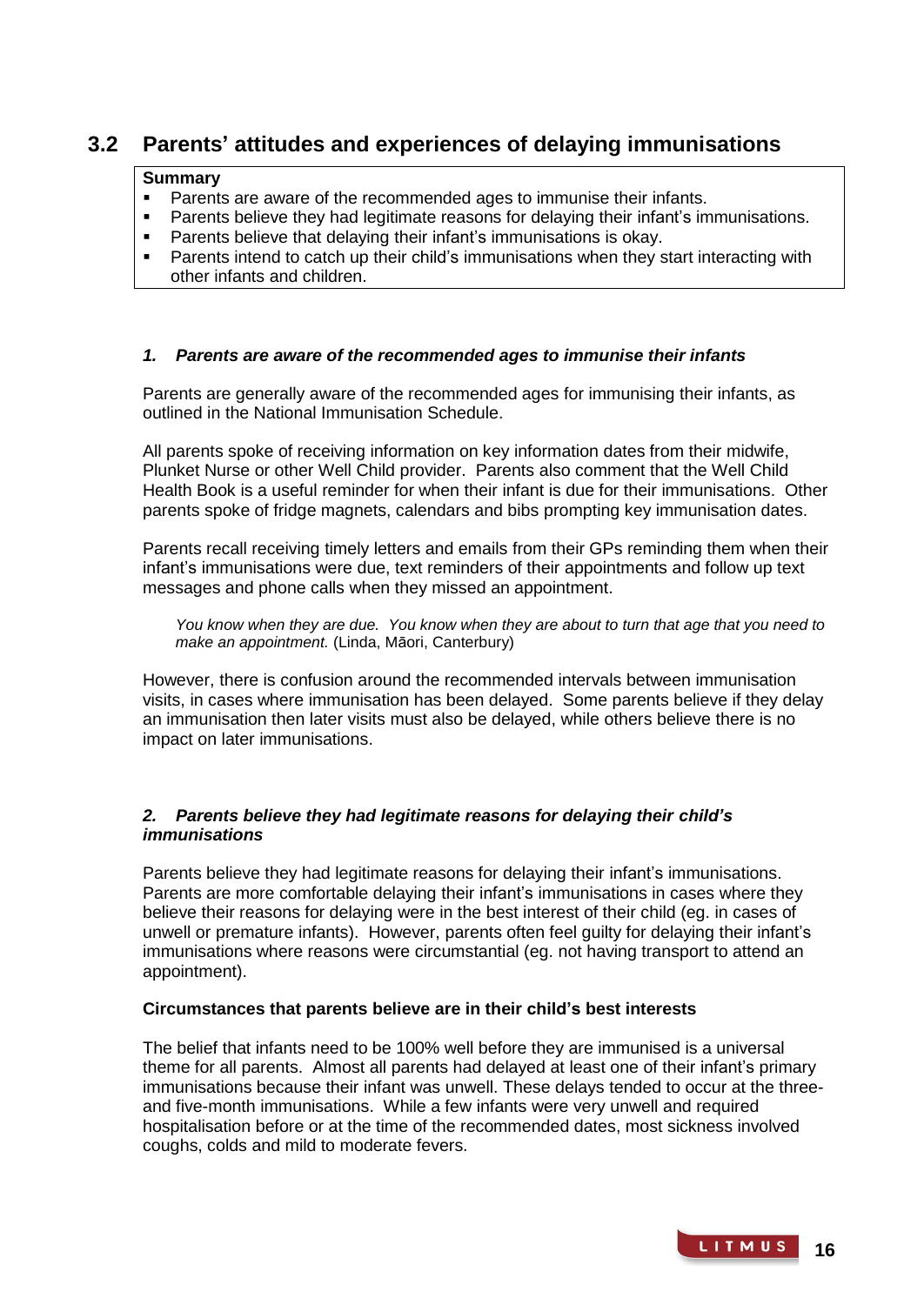Some parents had scheduled their infant's immunisation and were told by their GP or nurse at the time of appointment that their child was not well enough to be immunised. However, most parents made their own decisions to phone and postpone their child's appointment or to delay making an appointment.

The main concern for parents who have unwell infants is that they do not want to cause further discomfort and/or distress by immunising them. Another concern for parents is not being able to tell whether their infant has had a reaction to the immunisation from their child's other symptoms (eg. fevers, loss of appetite and rashes). Others fear that their child's immune system is already compromised and that there may be a greater risk of side effects or the immunisations may not work or be as effective.

*The doctor advised not to do it because he wasn't well enough. I knew to take him when he was normal again, playing. If you immunised them when they were sick I think they would definitely get worse. I actually don't know, maybe the vaccinations wouldn't work, maybe, probably.* (Linda, Māori, Canterbury)

*My child has had two of his immunisations delayed due to sickness. I did not talk to the doctor before I cancelled his appointment. I myself made this choice as I did not want to add to his discomfort.* (Macey, Māori, Capital and Coast)

*I think it is really important to have a routine established before the first jabs. You can see if anything is going wrong. It's important to know the difference between being sick and having a reaction to the immunisations.* (Annie, Pākehā, Northland)

Some parents believe the National Immunisation Schedule starts too early at six weeks. They believe immunising infants when their immune system is still developing is not in the best interest of their child. Therefore, they choose to delay starting their child's immunisations until they are at least a couple of months old. A few parents whose infants were born premature also delayed starting their immunisations for similar reasons.

## **Circumstances believed to be outside of parents' control**

Parents prefer to immunise their infants when they have a settled routine, and this includes a settled living situation. With the exception of some Māori parents, most parents remain fairly sedentary during the first six weeks of their child's life. However, as their children got older, some parents travelled both domestically and internationally around the time that their child's immunisations were due. They were often Asian parents who travelled to their country of birth to visit close family members (usually the woman's mother). A few parents also took their family on holiday to Australia, the Pacific Islands or accompanied their partner on a business trip.

Most of these parents delayed their infant's immunisations because they were worried that their child may have side effects to the immunisations while they are away or the immunisations would further put out their feeding and sleeping routines. However, a few Asian parents who planned on being out of the country for several weeks, visited or talked to their GP about getting their child's immunisations done at their local clinic before the scheduled dates and say they were advised against this.

Parents generally didn't get their infants immunised while they were offshore because of the different schedules that operate between countries, the cost of immunisations to nonresidents and a lack of trust in overseas health systems.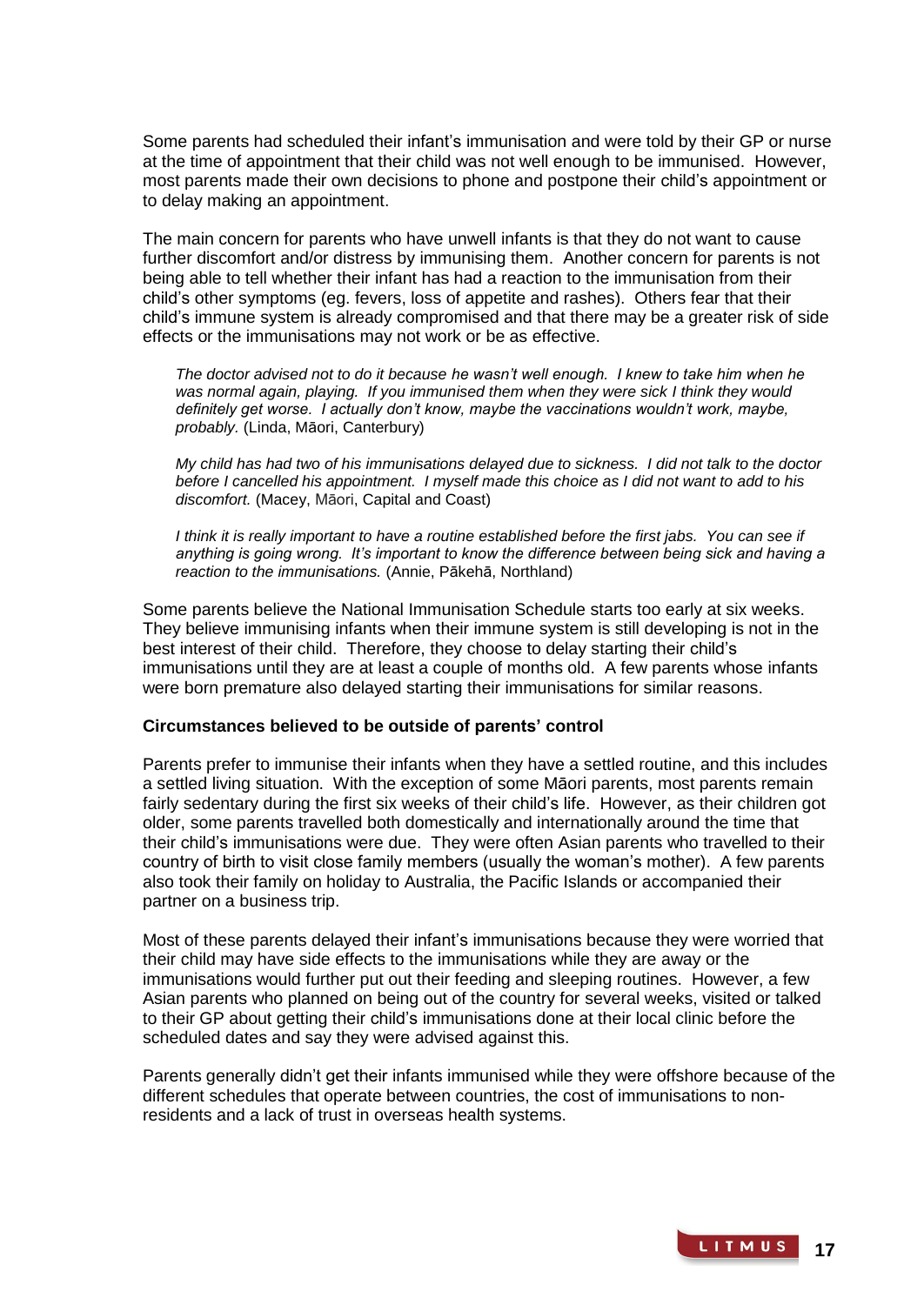*We were traveling to Malaysia for about a month around the time that her five month one was due. I just thought I would get it done when I got back. I got my older child's five month immunisation done overseas last time we travelled but they charged me and it was very expensive.* (Jan, Asian, Canterbury)

Some parents moved unexpectedly and at short notice (often more than once) in the first six months of their child's life. These were mainly temporary moves ranging from a week to a few months. Parents in this typology move to support or to receive support from a family member or friend in time of need, or to escape their living situation (eg. an abusive relationship).

Given the semi-permanent nature of their moves, these parents tend not to enrol with a GP in their new areas and have to pay casual rates for going to the doctor (for this reason, they tend to go only for urgent matters). While their child's immunisation is on their minds, it is often not as high a priority as other issues these parents are dealing with.

*My baby was born in Auckland and then we moved to Te Kuiti when she was four weeks. Got engaged with the Plunket staff down there and they made sure I kept up to date with immunisations. I was late for the five month one as I was having second thoughts about living down there. Then I would move and forget. I have moved four times since the baby was born.*  (Jackie, Māori, Counties Manukau)

Canterbury parents commented that the earthquakes impacted on their ability to immunise their infants on time. Some parents were displaced and moved to another Christchurch suburb or location in New Zealand to receive water, sanitation and other essential services and/or to be with family. These parents also talked about shortages of GPs and difficulties in getting appointments.

*My three month imms was quite late because of the February earthquake and I was away in Fielding at the time. The day I was supposed to come back was the day of the earthquake. In Fielding they charge casual rates even for children.* (Jane, Māori, Canterbury)

Some parents also find it challenging attending immunisation appointments because of a lack of affordable, reliable and efficient transport, and distance from the GP. A few also don't have landlines or sufficient credit on their cellphones, making it difficult to book or change immunisation appointments.

*I* do not have a landline to make the appointments so *I* have to wait until the next time *I* am at *someone's house. And then you never know when the appointments are available.* (Mary, Māori, Waikato)

Some parents also talked about 'bad days' or periods of significant difficulties. These times of personal and family difficulty resulted in significant barriers to parents prioritising immunisation over other crisis matters.

*When you are sick you can't take them, or even if you are sick. Even if you have just had a bad day. You are ready and rearing to go and then something happens and you are like 'Stuff it...'* (Katie, Māori, Waikato)

## *3. Parents believe that delaying their infants' immunisations is okay*

While parents are aware of the recommended ages for immunising their infants, they have little or no understanding of the importance of immunising at the recommended ages or the

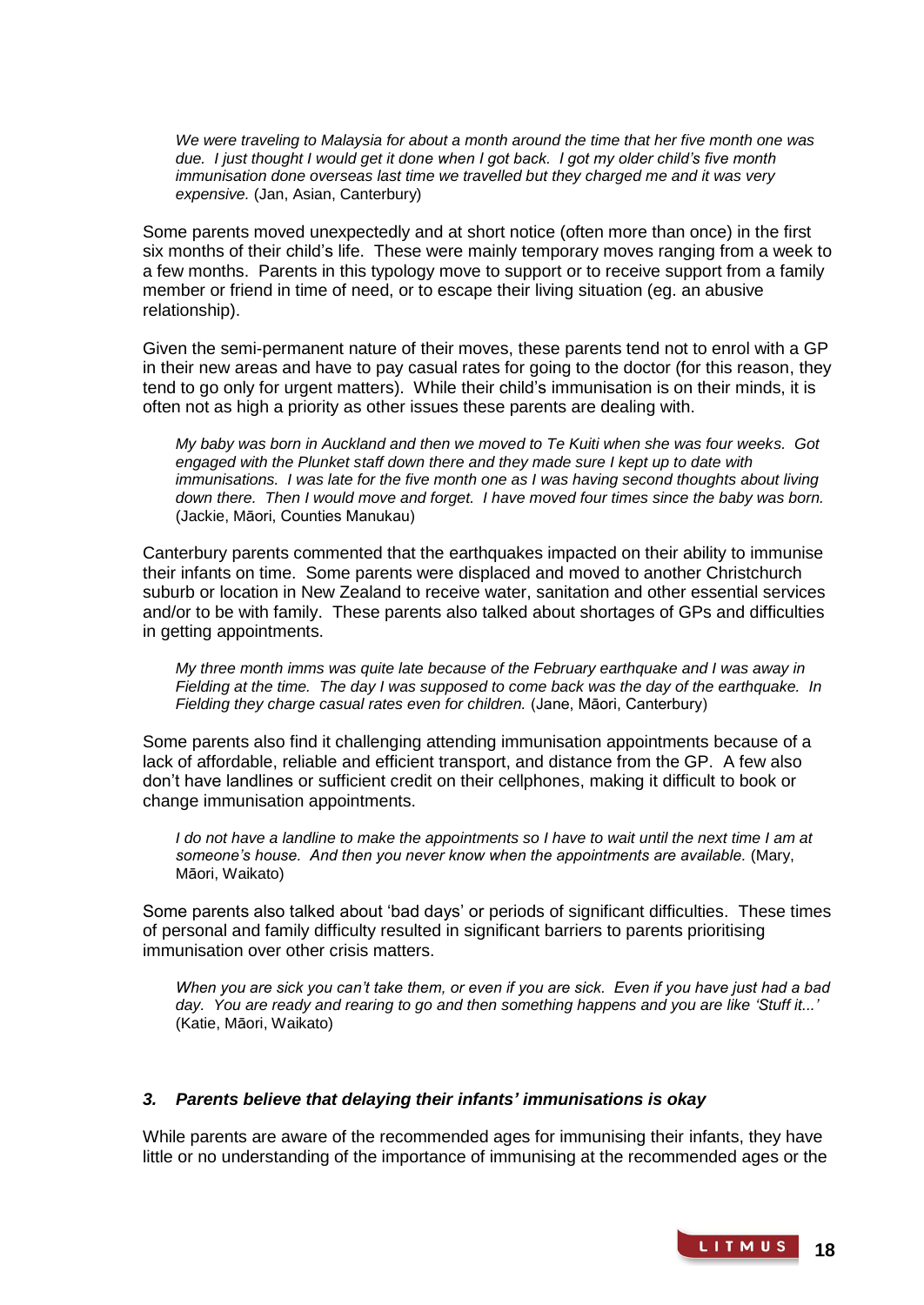consequences of not immunising on time. Consequently, while most consider immunisation to be important for the overall health of their infant, there is a lack of urgency to get their infant immunised on time.

## *4. Parents intend to catch up their infant's immunisations when they start interacting with other infants and children*

Most parents intend to catch up their infant's immunisations so they are fully protected from serious illness and disease. The *tipping point* for getting immunisations up to date is before their infants or children enter early childhood education or school and start interacting and socialising with other children and becoming exposed to serious illness and disease.

*My kids have gone through preschool. They need to be immunised when they are going to places like that. I felt they were getting exposed to more germs than stay-at-home kids. I sent them to preschool to get them socialising. They can offer them things like play-dough and paint. I can only offer them a certain amount at home. It gives me a break, too.* (Annie, Pākehā, Northland)

# **3.3 Typologies of parents who delay immunisations**

## **Summary**

Three delayer typologies are evident.

- 1. **The Compromised** support immunisation but face barriers to immunising their infants on time.
- 2. **The Considered** support immunisation but are concerned with the timeliness of the schedule. They therefore immunise their infants at times when they feel are best for the child.
- 3. **The Conflicted** have concerns about immunisation and immunise their infants when they feel there is a heightened risk of disease or through a sense of pressure from their partner, family/whānau and/or health provider.

Parents who delay their infant's primary immunisations share many core values, however there is diversity in the barriers and motivations they experience to immunise on time. Three distinct typologies of 'delayer' parents have been identified in this research, which reflect parents' attitudes towards immunisation and their experiences of delaying. The three typologies are mapped using factors that influence immunisation timeliness:

- 1. Parents' openness to immunisation that is, whether they support or have doubts about immunisation
- 2. The nature of the parent's relationship with the health system that is, whether they are empowered or disempowered in navigating their own and their children's health care

Some parents may move between different typologies between immunisation events or children. Each of the three typologies is discussed below.

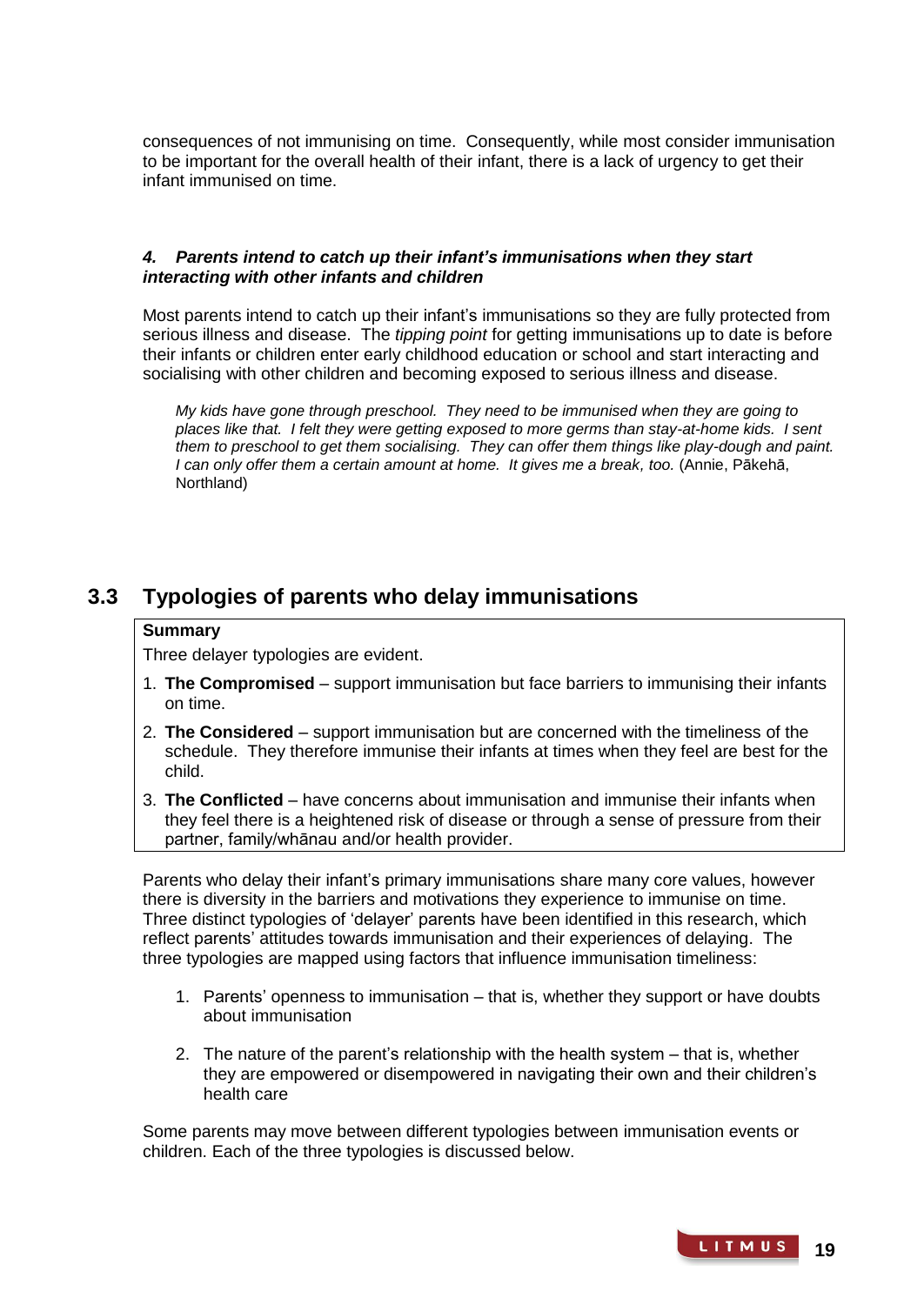

*Figure 2: Parent/caregiver immunisation 'delayer' typologies*

NB: Size of the circles does not represent the relative size of each typology group

## **# 1: The Considered**

The Considered support immunisation but are concerned with the timeliness of the schedule. These parents believe New Zealanders start immunising children too early, compared with other countries. They feel that immunisation is better started later than six weeks because the infant's immune system is 'better able to cope with it'. Parents who delay their child's immunisations because they are premature, have allergies or are 'sickly' also fall into this typology. Parents in this typology are mainly Pākehā.

These parents feel informed about immunisation, are confident in their decisions to delay and are generally supported by their partners, family members and doctors as they have a plan for getting their infants immunised.

A typical delaying pattern for these parents would be to start immunisations around three to six months and complete the first three immunisations by 12 to 18 months.

*I didn't immunise any of my children at six weeks, but made a conscious decision to get them done two months later. They were too little. My youngest has just had her five months immunisations at nine months. The length of time between them remains the same. I felt that putting that many foreign elements into their bodies at six weeks was too early.* (Lucy, Pākehā, Canterbury)

*My one-year-old was prem[ature] so we put off her imms. They [doctors] mentioned it was a good thing as she didn't have much meat on her. We gave her some time to catch up. We talked to the nurse and then after that it was business as usual.* (Ken, Pākehā, Capital and Coast)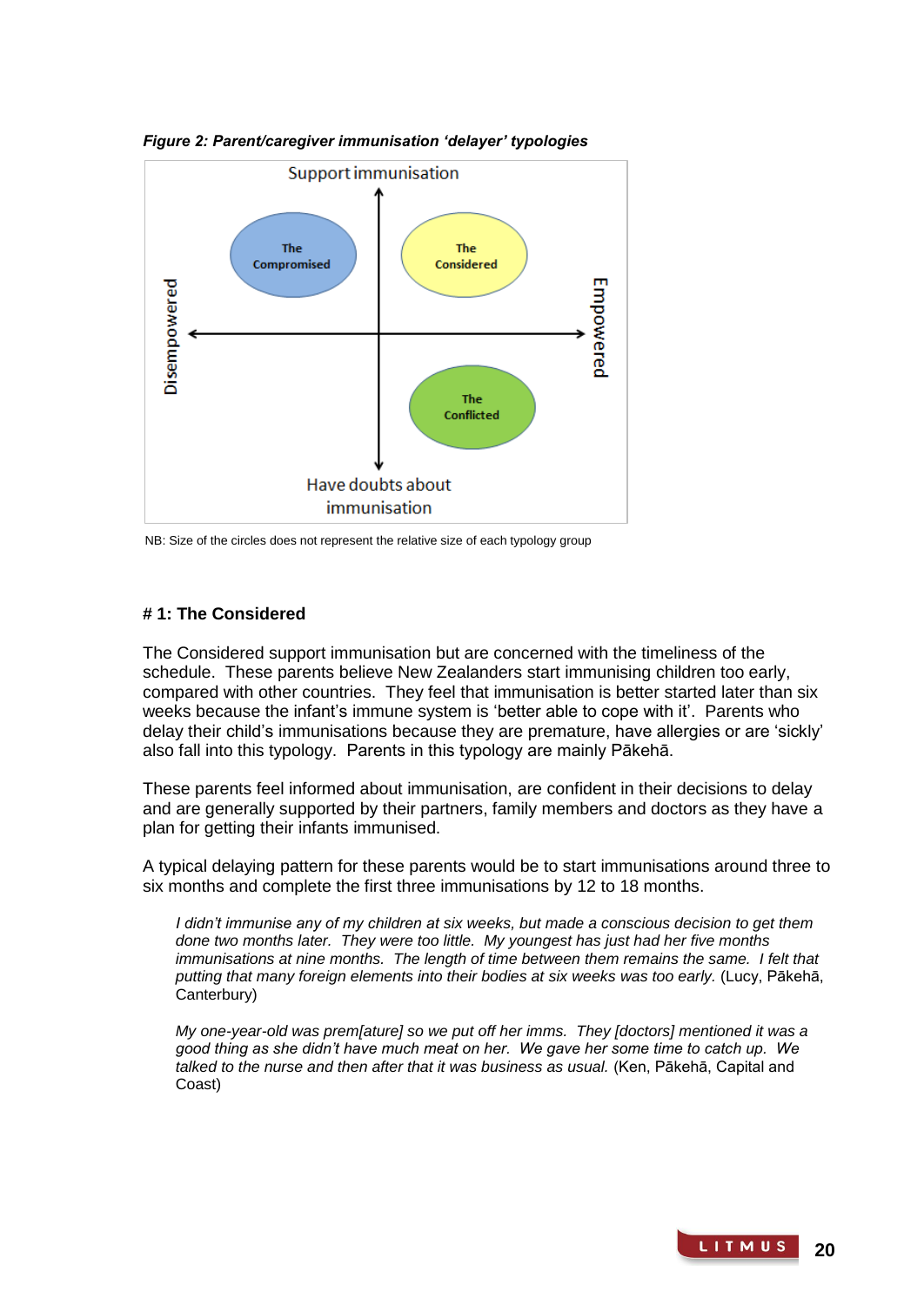## **# 2: The Compromised**

The Compromised **experience significant barriers to immunising their infants on time**. These barriers include lack of reliable **transport** and the **cost** of getting to their GP, lack of a landline to make immunisation appointments and lack of support to care for older children when their infants are due for their immunisations. The Compromised are mainly Māori, Pacific and/or sole parents who experience high deprivation. Parents belonging to the Compromised typology experience a greater number of missed appointments and feel some regret at not getting immunisations done on time.

Most parents in this typology may also have had poor past experiences with health providers. Consequently, they often do not feel comfortable or empowered when dealing with health providers.

The Compromised generally believe immunising their infants is compulsory and a requirement for enrolment in early childhood education and schools. Immunisation reminders and outreach services have been effective with these parents.

Despite a range of household and environmental barriers, the Compromised feel that immunising their infants is a positive achievement and will help their children be free from serious disease. Most of these parents are from families and communities with first-hand experience of preventable diseases, such as pertussis and meningitis, and some know of infants who have been seriously ill or died from these diseases. Consequently, Compromised parents often feel guilty and bad for missing appointments and not keeping up to date with their infant's immunisations.

*All of them were late for their immunisations. We didn't have a car so we had to take two bus trips to get there. When it got down to the third child the older two had to come with me and they caused a ruckus. The only one that wasn't late was the oldest as we lived just down the road from the doctors….When my son got the mumps I felt really bad. People said to me 'It's free, don't you know?', but I was like 'It is not free to get there.' You feel like you have to explain yourself. They don't realise it takes two bus trips with three kids.* (Kaitlyn, Māori, Waikato)

*I* was two months late in immunising my daughter each time. We weren't in a stable house, *living with the in-laws at the time. I weren't keen on having people come round that the in-laws*  didn't know. Just thought I would wait until I got settled and then start getting people round. It *just wasn't my place to be doing that. I would never take them to that place [the GP]; prefer them to come to me.* (Vanessa, Māori, Northland)

*Afterwards it feels good to get them finished. I get really nervous and jittery. But afterwards there is a relief. When he is good, I am good.* (Rachel, Māori, Waikato)

## **# 3: The Conflicted**

The Conflicted have reservations about immunisations and are particularly **worried about the long-term side effects** of immunisation. With the exception of Asian, all ethnicities that delay immunising are in this typology.

Making an informed choice on immunising their infants is important for this typology. Consequently, **these parents research immunisation** by reviewing websites, talking to parents who both immunise and don't immunise their children and talking with their GP.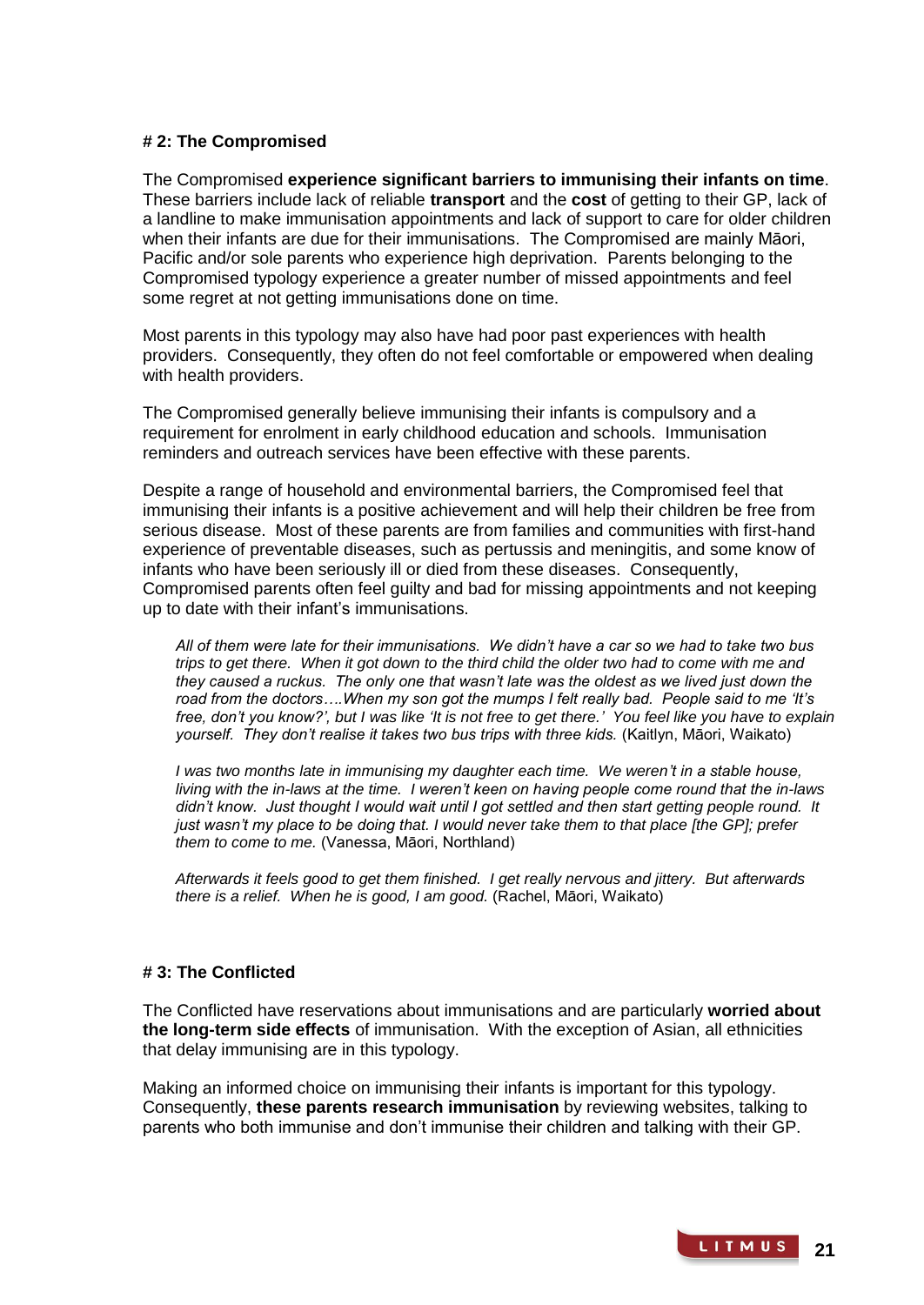These parents say there is **a lack of balanced information on immunisation** and it is either strongly pro or anti-immunisation.

Generally, parents consider immunisation to be the lesser of the two evils (their child having a reaction to the vaccine, compared to their child becoming disabled or dying from a preventable disease).

The Conflicted generally immunise their children out of pressure from partners, family members and their GPs, particularly when their child starts socialising with other infants and children, or when there has been an outbreak of disease in their area. After parents have caught up with their infant's immunisations, they don't feel entirely comfortable with their decision.

*It is very hard to find a balanced perspective; there are both sides of the fence that are very pro or anti. It is a very emotional issue. Each side is very passionate; it is hard to see the middle ground.* (Elsie, Pākehā, Capital and Coast)

*With my five-year-old my mum took him to get imms on time. Because he turned out fine my mum encouraged me to take my baby. My mum sort of guilt tripped me into it. I'd rather do it despite not having much information on it. I didn't want it to fall back on me if I didn't do it.*  (Valerie, Pacific, Capital and Coast)

*I was late with all of them because I was humming and harring, then I thought I suppose they do need it. People put me off getting the meningococcal ones. They were saying 'Oh, you know it doesn't happen around here [Hastings] so you don't really need to immunise him against meningitis'. I did get them immunised in the end as I thought it would be bad if they got whooping cough or another disease. And some early childhood centres request immunisation forms when enrolling your child.* (Cheryl, Pacific, Capital and Coast)

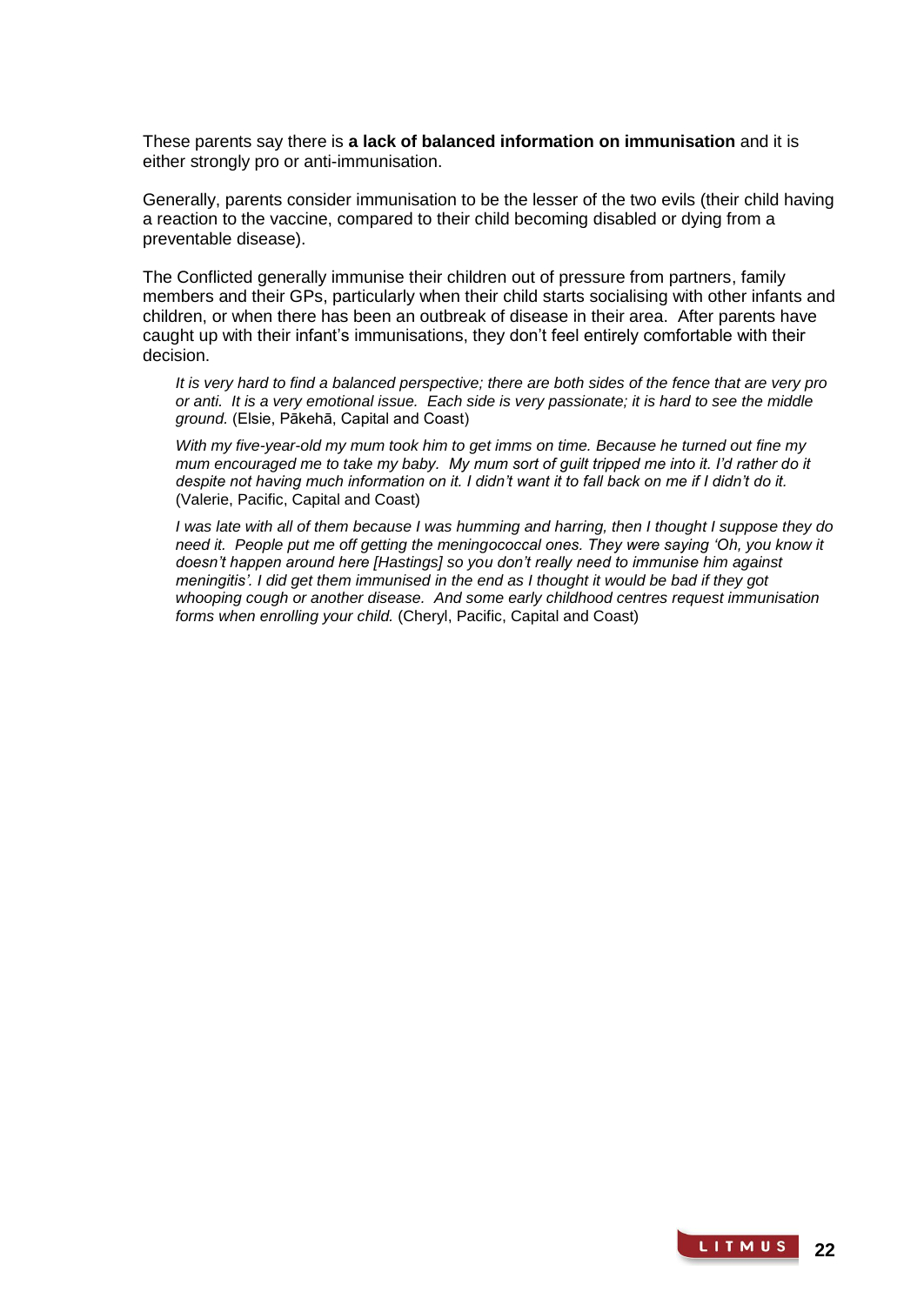# **4. Messages to Encourage Immunisation Timeliness**

The second phase of the research tested messages designed to encourage and support parents to immunise their infants on time. Participants were grouped by reason for delaying immunisation in the message testing phase.

The wording and intent of the messages tested was based on past research with parents and caregivers, current Ministry of Health immunisation messages and the first phase of this project with parents who had delayed one or more primary immunisation events.

## **4.1 Messages tested**

The following messages, aimed at encouraging parents to immunise their infants at six weeks, three months and five months, were tested on parents:

- 1. **immunising to protect infants and children from serious diseases**, including:
	- $\blacksquare$  'diseases don't discriminate anyone can catch them',
	- 'babies are at risk of serious diseases if they aren't fully vaccinated'
	- 'immunisation helps keep families healthy
	- $\blacksquare$  'immunisation helps to protect everyone in the community the more babies who are immunised the better the protection for them and others'
- 2. **immunisation timeliness**, including:
	- 'to protect your baby from vaccine preventable diseases, immunise on time, every time'
	- 'it's never too late to immunise your baby'
- 3. **encourage communication with GPs**, including:
	- 'if your baby is due to be immunised and is unwell, talk to your nurse or doctor before cancelling your appointment'
- 4. **parental support** during immunisation, including
	- 'ask family and friends to support you to immunise your baby'
	- acknowledging the need for practical and emotional support
- 5. **convenience**, including:
	- 'save time combining visits by immunising your baby when you go to a regular doctor or hospital appointment'
- 6. **fewer disruptions** if infants are fully immunised, including:
	- 'during a disease outbreak, children can sometimes be excluded from day-care, crèche, kindergarten or school if they haven't been immunised'
	- 'immunising babies and children will mean less time away from work as they will be protected if there is a disease outbreak'
- 7. **vaccine safety**, including:
	- **F** information about clinical trials and continued safety monitoring of vaccines
	- discrediting the link between the MMR vaccine and autism.

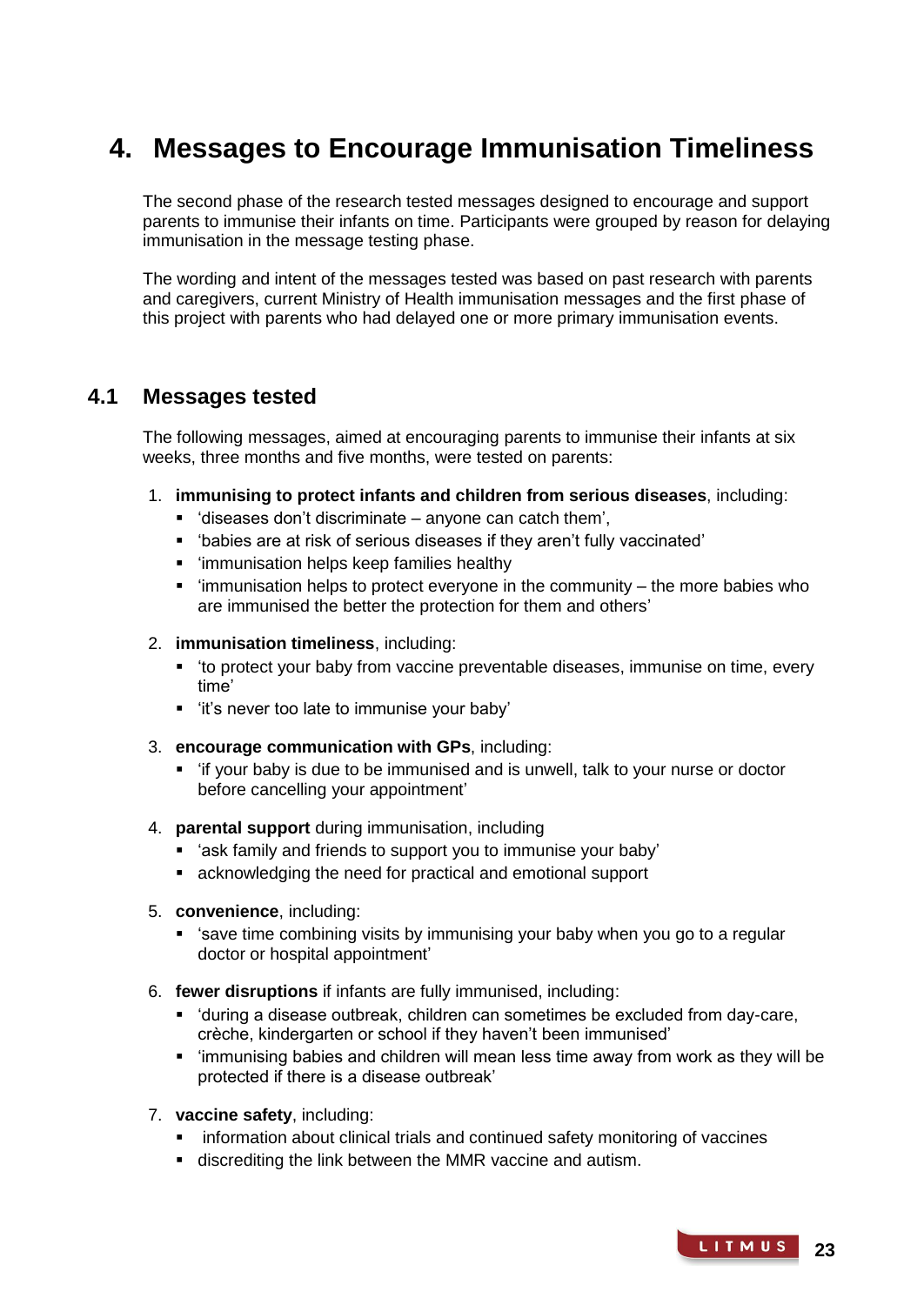## **4.2 Message resonance**

Overall, messages that will be more effective in encouraging immunisation timeliness tap into parents' emotions to protect their children. Therefore, messages that have greater relevance remind parents of their infant's vulnerability to serious illness and disease and that immunisation is a proven and effective way to protect their child and keep them healthy and well.

The critical call to actions are around socialisation, when the risk of serious illness and disease heightens as children come into contact with other infants and children in early childhood education or caregiving settings, or when there has been a disease outbreak in their local area.

## *1. Immunising to protect infants and children from serious diseases*

This message *'diseases don't discriminate – anyone can catch them'* and *'babies are at risk if not fully immunised'* resonates strongly with all parents because it reminds them of the presence of preventable diseases in their communities, and that all infants are vulnerable if they are not fully immunised. It also suggests that other protective factors (breastfeeding and good diet) are not sufficient alone to protect their child from serious illness and disease, and immunisation is therefore an important addition.

*I agree with this statement. Make sure your babies are immunised and gives them a lesser chance of catching these diseases.* (Macey, Māori, Capital and Coast)

*Good - even if you do look after your baby perfectly in every other aspect they can still catch a disease.* (Lucy, Pākehā, Capital and Coast)

*I like this statement and agree it makes people aware and reminds people about diseases and the effect of babies not being fully immunised.* (Kelly, Māori, Capital and Coast)

While parents like the message *'immunisation keeps your family healthy'*, it doesn't instil urgency or action. The message *'immunisation helps to protect everyone in the community – the more babies that are immunised the better the protection for them and others'* signals to parents that their decisions to immunise their infants has an impact on the health of the community. This message is less clinical than standard 'herd immunity' messages.

*I like that they put it in a community perspective – your choice to immunise can make an impact on other people.* (Lucy, Pākehā, Capital and Coast)

*Agree with this statement completely. It is a positive choice. We want our children to be healthy.* (Kelly, Māori, Capital and Coast)

*If I didn't have my children immunised, I would after reading this.* (Valerie, Pacific, Capital and Coast)

*I agree with all this. Everyone has responsibilities. Help a child who can't help themselves.* (Tony, Māori, Capital and Coast)

 $\triangleright$  These messages around immunisation to protect child, family and community resonated with all parent typologies, particularly with the Conflicted and the Compromised groups.

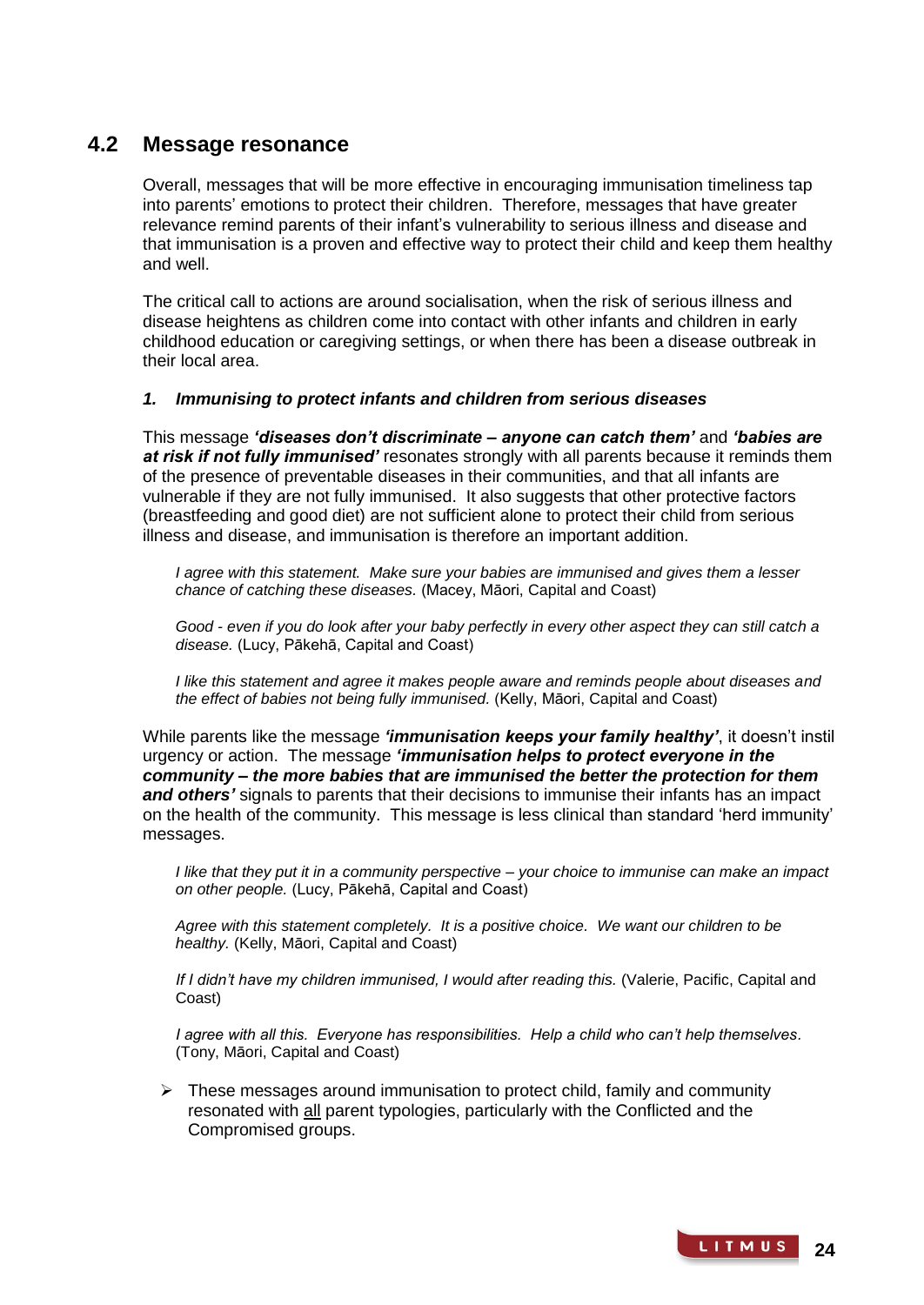## *2. Immunisation timeliness*

The message *'immunise on time, every time'* makes people feel pressured rather than supported to immunise on time. Parents believe that this message doesn't acknowledge there are often legitimate reasons (eg. when their child is sick) or events beyond their control (eg. lack of transportation) for not immunising their infants on time. Most parents also challenge this message by asking for further information on the importance of immunising on time, every time.

Given that parents believe they have legitimate reasons for delaying, this message would have minimal impact. However, it may instil action for those in the 'Compromised' typology who often feel quilty about not immunising their infants on time.

The message *'it's never too late to immunise your baby'* gives parents permission to delay their child's immunisations, so long as they intend to catch up.

*Pressure, more information is needed on why we have to immunise so early.* (Valerie, Pacific, Capital and Coast)

*If my child is unwell I am not going to get his immunisation done. Whether he is early or on time or late the important thing is he gets done.* (Macey, Māori, Capital and Coast)

*A good reminder to parents that it's better getting it done late than never. It would be effective in 'guilting' parents who postpone them.* (Natasha, Pākehā, Capital and Coast)

*The first part [immunise on time, every time] says "don't miss it or else". The second part [it's never too late to immunise your baby] says "hey, it's all OK whenever". Why these times? Why is the protection reduced?* (Matt, Pākehā, Capital and Coast)

 $\triangleright$  These messages around immunising on time, every time resonated most with the Compromised parent typologies. For the Considered and Conflicted typologies, it does not provide information about reasons for the current schedule, or acknowledge their parental right to delay immunisation for reasons that they see as legitimate.

## *3. Encouraging communication with GPs before delaying*

As discussed earlier, almost all parents have delayed one or more immunisation events because their infant was unwell around the dates of the recommended immunisations. These delays tended to occur at the three and five month immunisation visits.

The message *'if your baby is due to be immunised and is unwell, talk to your nurse or doctor before cancelling your appointment'* challenges parents' assumptions that they cannot and should not immunise their infants unless they are 100% well (feeding, sleeping and playing normally). For many parents, they feel their concerns around immunising an unwell infant are valid, and that their child may get sicker, have a greater risk of side effects from the vaccines and/or that the vaccines may not be as effective. However, their main aversion to immunising a sick infant is they do not want to cause them further discomfort. While doctors and nurses can advise whether infants can clinically undergo immunisation, only parents can make decisions around the comfort of their child.

Parents were receptive to the suggestion to speak with a nurse, doctor or medical professional (eg. Healthline) before postponing their child's immunisation appointment. At a

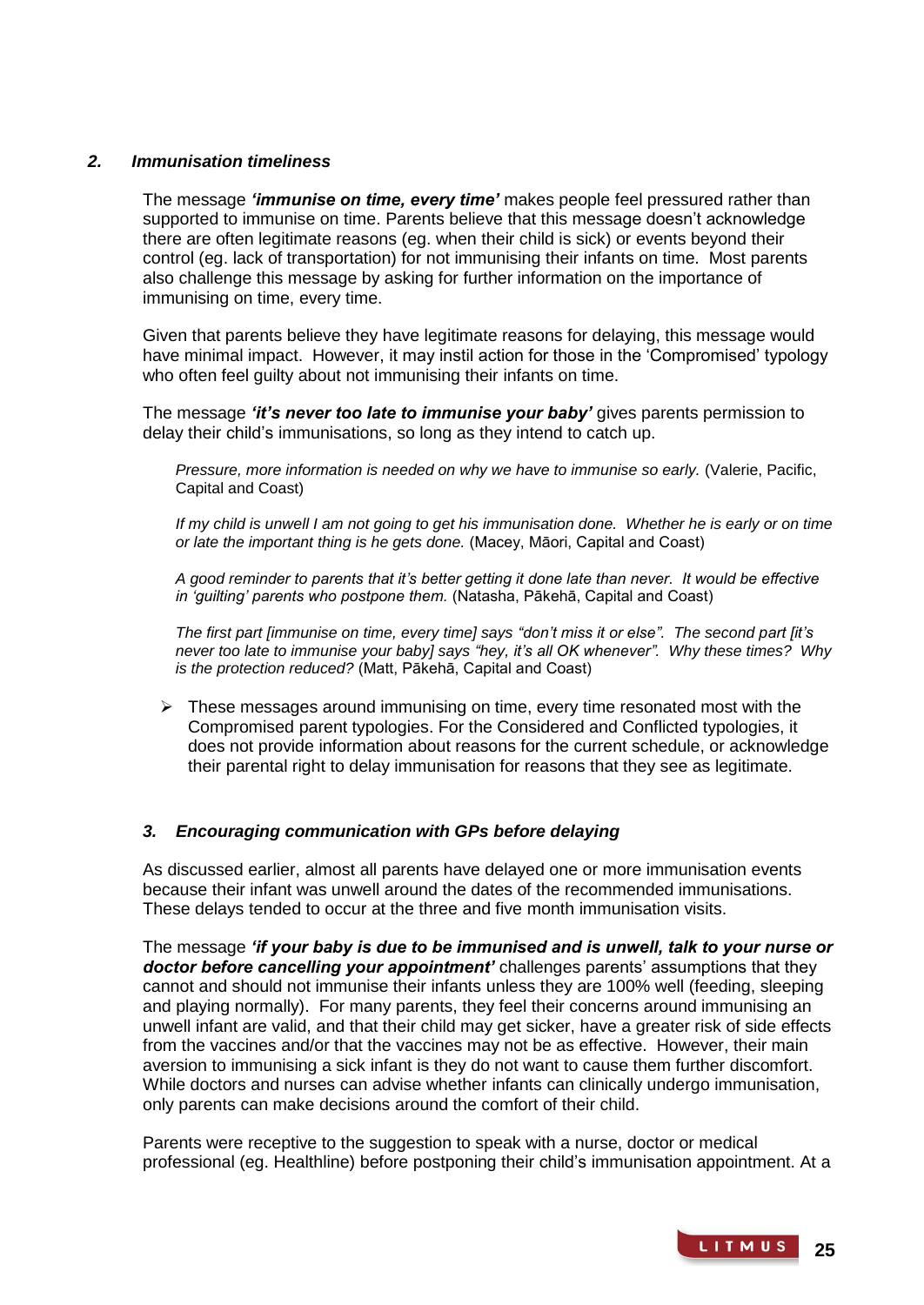rational level this message conveys there is no clinical reason for not immunising a mildly unwell infant. It does not overcome the emotional barriers to immunising an unwell infant and, therefore, this message is likely to have minimal impact for those parents who feel strongly about not causing further discomfort to their already unwell child.

*Deciding on whether or not your child shouldn't be immunised would definitely fall on the parents. Deciding if that child is up to or OK to get immunised depends on how sick they are. Doctors and nurses know best. But you also have to feel comfortable going through it.* (Tony, Māori, Capital and Coast)

*I* would still always wait until my child is 100% well before being immunised. I think before all *children get immunised they should have a quick temperature, throat and ear check before anything is done.* (Amber, Pākehā, Capital and Coast)

 $\triangleright$  These messages around talking with a health professional before delaying immunisation for illness resonated most with the Compromised and Considered parent typologies.

## *4. Messages around parental support during immunisation*

All parents were receptive to the message '*ask family and friends to support you to immunise your baby'*. This message acknowledges it is both logistically challenging and emotionally stressful for parents to take their infants to their appointments and get them immunised.

This message affirms current knowledge and practice. Most mothers know from experience that having their partner or another family member (mother, partner's mother, sister, cousin or aunty) attend their child's immunisations is hugely beneficial and helps them to 'get through' the experience. Having someone attend their child's immunisations is highly valued by first-time parents. It is also valued by all parents for the six weeks immunisations.

Most mothers are accompanied and supported by their partner or family member at the six weeks event, and some mothers receive support at all three immunisation events. This support includes holding or distracting their child while they receive the injections, comforting their infant after the immunisation, looking after older children in the waiting room and providing transportation to and from the appointment.

Given that most mothers know from experience that having support during their child's immunisations is beneficial, and are still delaying, this message is likely to have minimal impact on immunisation timeliness.

*This message is good because it is exactly what I do and would feel comfortable with.* (Macey, Māori, Capital and Coast)

*I* prefer my partner to hold my baby so *I* can distract her. *I* also appreciate having someone *there with me if she is screaming and won't calm down, it's like sharing the load.* (Chelsea, Pākehā, Capital and Coast)

*It is helpful when someone else can come along with me either to distract them…my three-yearold freaked out when we went for my baby's six month old jab…or to hold the twins.*  (Kate, Pākehā, Capital and Coast)

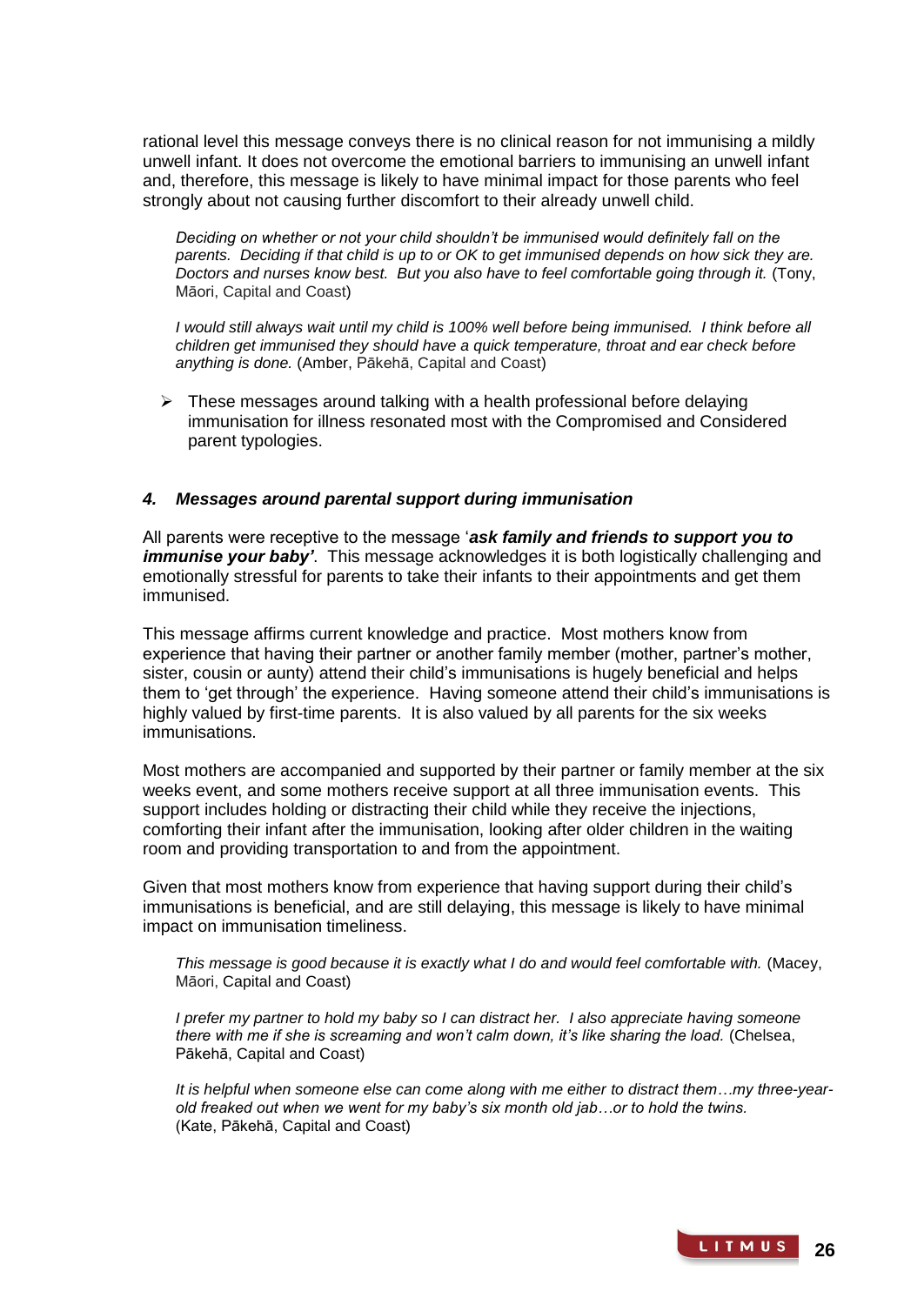$\triangleright$  These messages around asking for support during immunisation events resonated with all parent typologies, and were particularly helpful for the Compromised parent group.

## *5. Messages around convenience and appointment scheduling*

As discussed earlier, most parents give their infants 100% focus and attention during and after immunisations. Therefore, combining their child's immunisations with other family members' regular doctor or hospital appointments is not desirable. Parents say they are very unlikely to combine their child's immunisations with their own appointments (even if routine) as they want to be well when they immunise their infants.

However, this message has resonance with parents with large families in the 'Compromised' typology who find it challenging to schedule and attend medical appointments.

On a practical level, parents comment that it could be difficult combining their infant's immunisations with other family member's appointments unless they are routine and scheduled in advance. For urgent matters, parents can get same day or next day appointments. However, for immunisation appointments, the wait time is usually much longer. Parents also say combining immunisation visits for different children rarely works because of the age of the children and timing of their immunisations.

*Would be great if could combine with Plunket checks. It would be nice if could combine, but it is often harder to get an immunisation appointment than a doctor's appointment.* (Kate, Pākehā, Capital and Coast)

*They will be getting their next imms done at the same time. Manaia Health planned is all with me. She's got one more at 15 months and when this one is due for the six week one, they'll get it at the same time. Helps me fit it all in together.* (Chrissy, Māori, Northland)

*If the things you are going to the doctors for are not going to influence or compromise the baby*  then it's a good point. Focusing on the one child at a time is better. (Nancy, Pākehā, Capital and Coast)

*This message wouldn't have any effect on me to take my child in to be immunised as I wouldn't have other doctor's appointments due at the same time.* (Macey, Māori, Capital and Coast)

 $\triangleright$  These messages around scheduling and combining immunisation events with other medical appointments resonated somewhat with the Compromised parent typology, however it was not realistic for almost all parents.

## *6. Messages around fewer disruptions if infants are fully immunised*

As discussed earlier, one of the critical calls to action for parents getting their infants fully immunised is when their child comes in contact with other infants and children outside of their family. The message *'during a disease outbreak, children can sometimes be excluded from day-care, crèche, kindergarten or school if they haven't been immunised'* therefore resonates with parents. However, it also confronts parents' perceptions that early childhood education centres require infants and children to be fully immunised before they are enrolled.

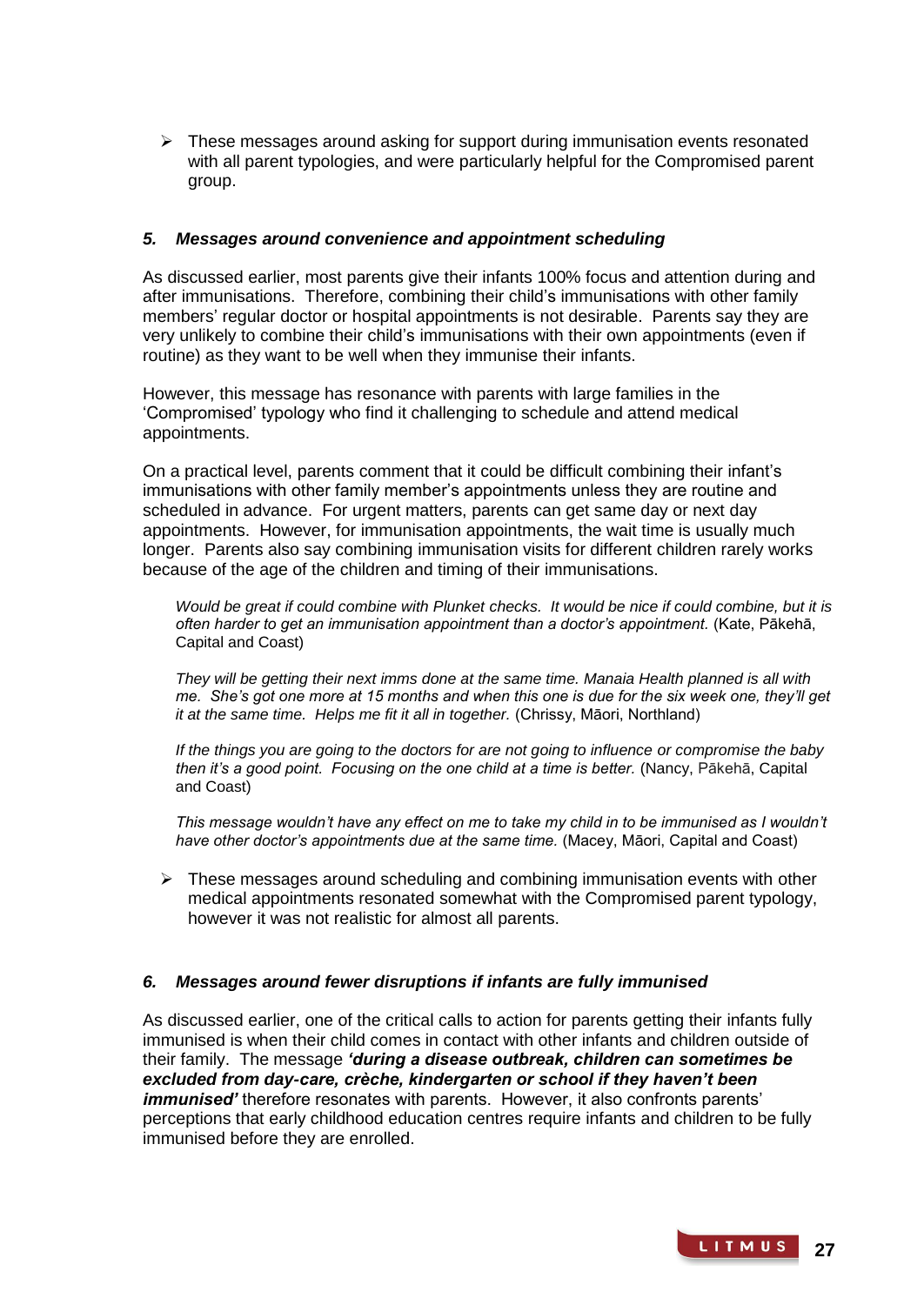The message *'immunising your baby and children will mean less time away from work as they will be protected if there is a disease outbreak'* is disliked by most parents because it conveys that they should immunise their infants against life-threatening illness and disease out of convenience rather than a desire to protect their child.

However, it does resonate with the small group of working parents who have their infants in childcare. These parents are reliant on both parents' incomes for their daily living and often lack flexible working arrangements and sick leave entitlements.

This message has greater resonance for parents who also have school-age children, particularly in relation to chickenpox and influenza – illnesses that are extremely unpleasant without being life threatening and disruptive to their working schedules.

*The issue of disruption from day care is not relevant for me. I would never immunise for convenience. This doesn't convince me to immunise.* (Angela, Pākehā, Capital and Coast)

*It puts things into reality. Good for people who don't have much money and really rely on their weekly income.* (Lucy, Pākehā, Capital and Coast)

This message is aimed at working parents that if their child contracts the disease that they will *be asked to stay home from work and bills may not get paid because their child is not immunised.* (Macey, Māori, Capital and Coast)

 $\triangleright$  These messages around immunising to reduce disruptions to childcare/education and work resonated with a small number of parents across all typology groups, however it was not relevant or helpful for most parents.

## *7. Messages around vaccine safety*

As discussed earlier, with the exception of parents in the 'Conflicted' typology, most parents have confidence in the safety of vaccines while acknowledging, as with any medical interventions, there are inherent risks.

Providing evidence around the *robustness of clinical trials* and *continued safety monitoring of vaccines* makes parents feel more reassured about their decision to immunise. Parents in the 'Conflicted' typology felt mostly comfortable about the science and safety of immunisation, but wanted more information about the likelihood of side effects and the balance of risk. While messages around vaccine safety provide reassurance, it is unlikely to impact on immunisation timeliness.

Discussing the *discredited link between the MMR vaccine and autism* introduces or reactivates concerns for parents who were either not aware of the past publicity or did not believe it to be credible. For the few parents who hold concerns about the safety of the MMR vaccine, this message only reinforces their view that the Ministry of Health does not always provide 'balanced information' (ie, is 'pro immunisation' and 'covers up' the risks).

*I am not clear of the long term effects of immunisation. There has been a rise in auto immune diseases, which may be connected to an increase in immunisation.* (Elsie, Pākehā, Capital and Coast)

*What jumps out is that the risk is still there. Haven't there been batches of vaccines that haven't been up to scratch? Choose the lesser evil, but it's still a hard choice.* (Sheryl, Māori, Capital and Coast)

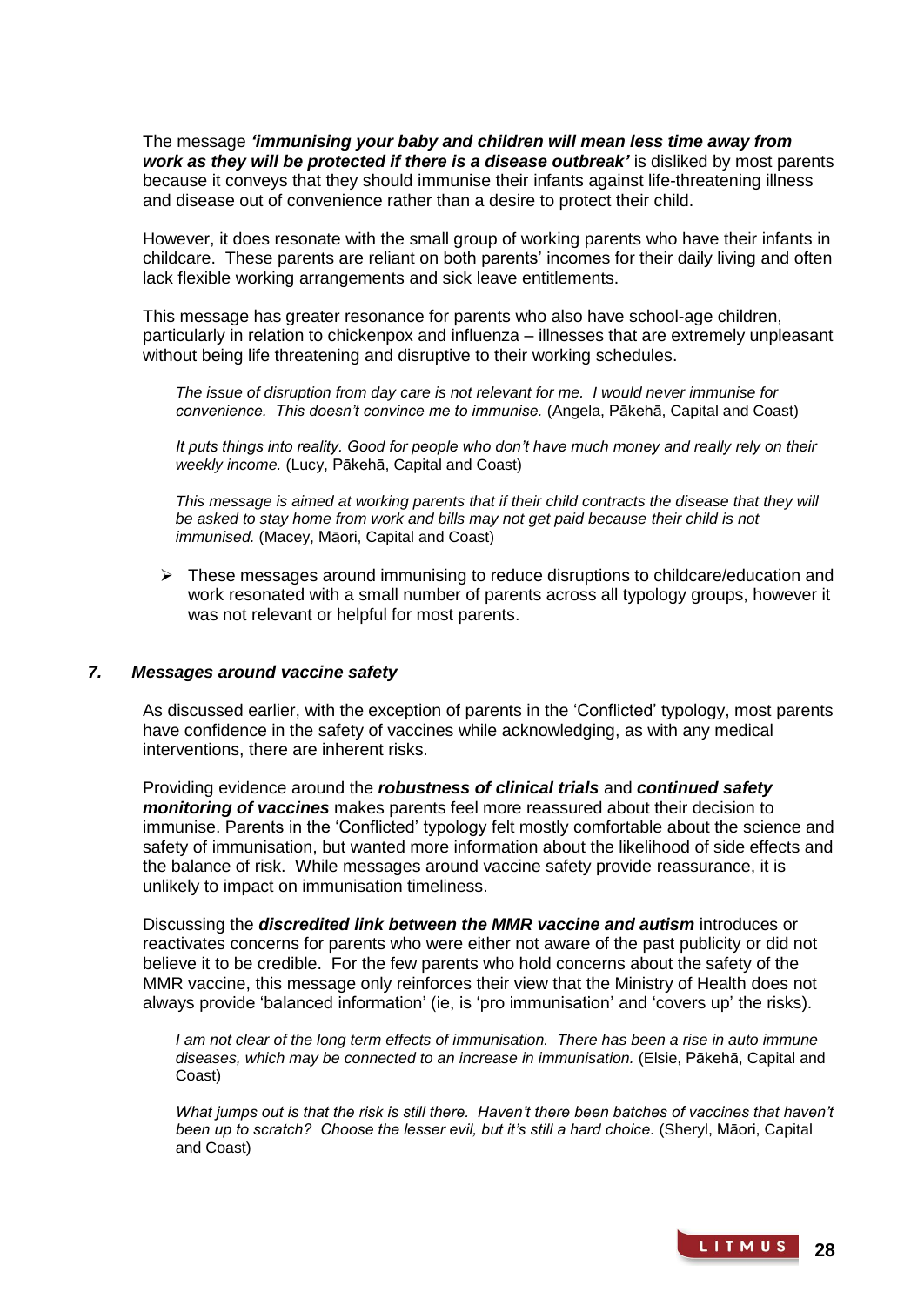*Wouldn't have known there is a link between MMR and autism, if it hadn't have said. I have not seen any side effects in my kids, so what are the side effects?* (Barry, Pākehā, Capital and Coast)

*I don't think that there is a very big risk in vaccines otherwise I wouldn't let my son have them. I'd rather know what side effects there could be and what the risks are.* (Matt, Pākehā, Capital and Coast)

 $\triangleright$  These messages around immunisation and vaccine safety resonated most with parents in the Considered and Conflicted typology groups, and was also a helpful reminder for the Compromised parents.

|                                             | <b>The Considered</b>                                     | <b>The Compromised</b>                                                       | <b>The Conflicted</b>                                                   |
|---------------------------------------------|-----------------------------------------------------------|------------------------------------------------------------------------------|-------------------------------------------------------------------------|
| <b>Barriers to</b><br>immunising on<br>time | 'Legitimate' reason for<br>delay such as child illness    | Transport, access to health<br>care, more urgent priorities,<br>disempowered | Have doubts about<br>immunisation, including<br>safety and side effects |
| Universal<br>message                        | Babies are at risk if not fully immunised                 |                                                                              |                                                                         |
| <b>Messages with</b><br>highest resonance   | Talk to GP/nurse before<br>delaying                       | Support from<br>family/whānau<br>Positive reinforcement                      | Diseases don't discriminate                                             |
| <b>Other supportive</b>                     | Positive reinforcement                                    | Diseases don't discriminate                                                  | Acknowledge doubts                                                      |
| messages                                    | Diseases don't discriminate                               | Talk to GP/nurse before<br>delaying                                          | More information about<br>reasons for current<br>schedule               |
|                                             | More information about<br>reasons for current<br>schedule |                                                                              |                                                                         |

#### **Table 3: Summary of message resonance with parent typologies**

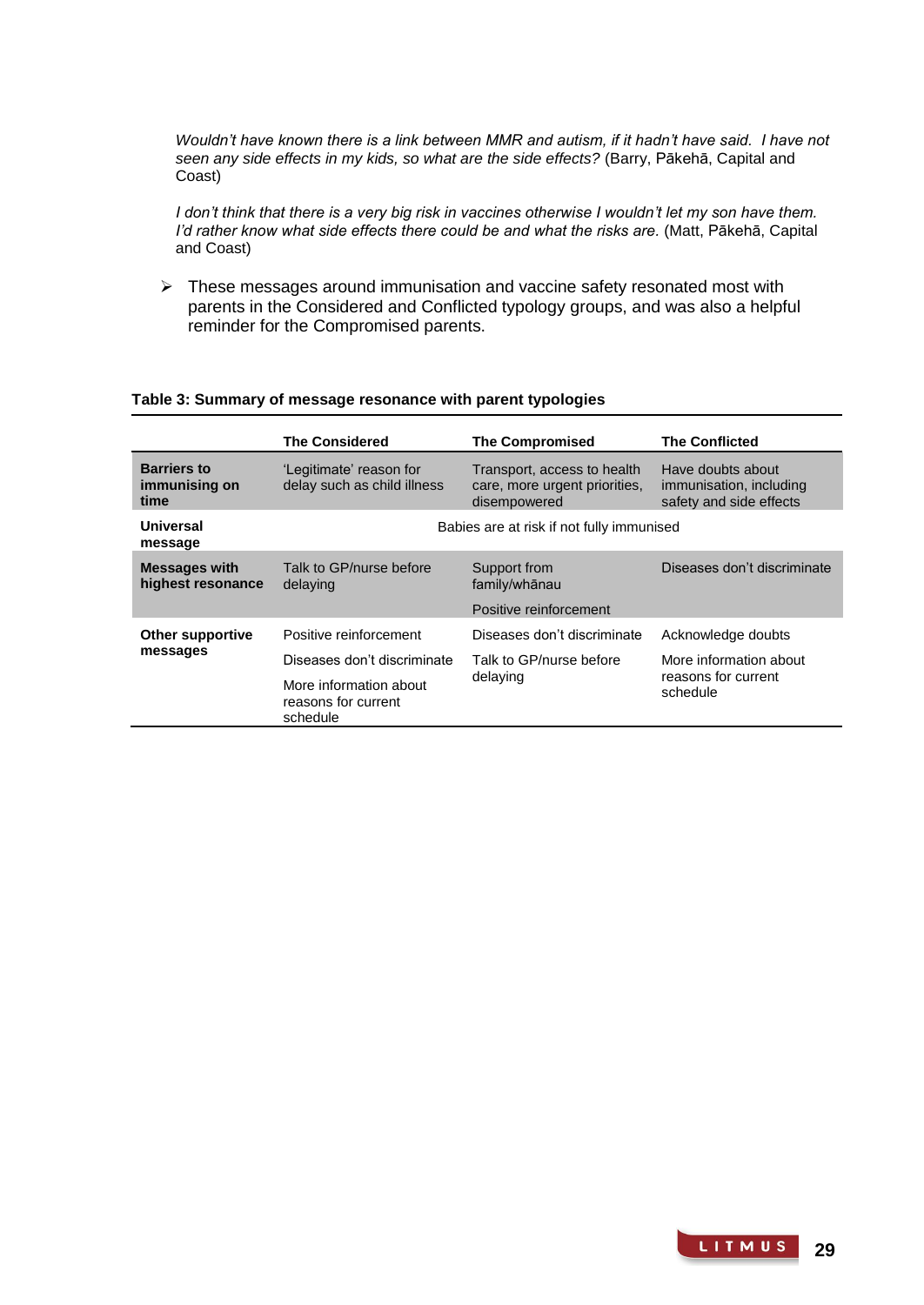# **5. Conclusions**

This research, which explores parents' decisions and reasons for delaying the primary course of immunisations and tests messages to encourage and support parents to immunise their infants on time, draws the following conclusions.

## *Motivations and enablers for parents to immunise their infants, on time, as scheduled*

Parents who have delayed one of more of their infant's primary courses of immunisation have a strong desire to protect them from serious illness and disease and keep them healthy and well throughout their lives. Parents believe their infants are vulnerable to disease when they start socialising with other children and adults outside of their home, and immunisation provides them with a 'protective blanket' from serious disease. The tipping point for immunising their infants and children is around socialisation.

## *Barriers to parents delaying immunising their infants on time*

While parents are aware of the recommended ages for immunising their infants, they have little or no understanding of the importance of immunising their infant at the recommended ages or the consequences of not doing so on time. Consequently, while most parents consider immunisation to be important for their child's overall health, there is a lack of urgency to get their infant immunised on time, if they are largely being confined to the home environment.

## *Role of individual factors when immunisation is delayed*

Parents believe they had legitimate reasons for delaying their child's immunisations (eg. their child was unwell, they were not in their home location at the time of the recommended immunisations or they lacked transport to get to appointments). Parents are more comfortable delaying their infant's immunisations in cases where they believe their reasons for delaying are in the best interest of their child (eg. in cases of unwell or premature infants). However, parents often feel guilty for delaying their infant's immunisations where reasons are circumstantial (eg. not having transport to attend an appointment).

## *Role of family/whānau and others when immunisation is delayed*

Immunisation is a significant event and most mothers are usually supported by their partner (for the six weeks immunisation) or another female family member when their infants are being immunised. These mothers find this support extremely valuable. However, some mothers had little or no support from their child's father or from family or friends, and these mothers tend to have a history of prolonged delays in immunising their infants.

## *Role of environmental factors (such as access to transport, health services) when immunisation is delayed*

Environmental factors, such as access and cost of transportation to get to health services, have a significant role in enhancing immunisation for low-income families. While most parents find immunising their infants in a clinical setting comforting, in case of reactions to the vaccines, most do not find it suitable comforting their infants in public waiting areas. Some Māori parents have had poor experiences with health providers, both in relation to immunisation and other health matters, which impacts on their confidence to immunise their

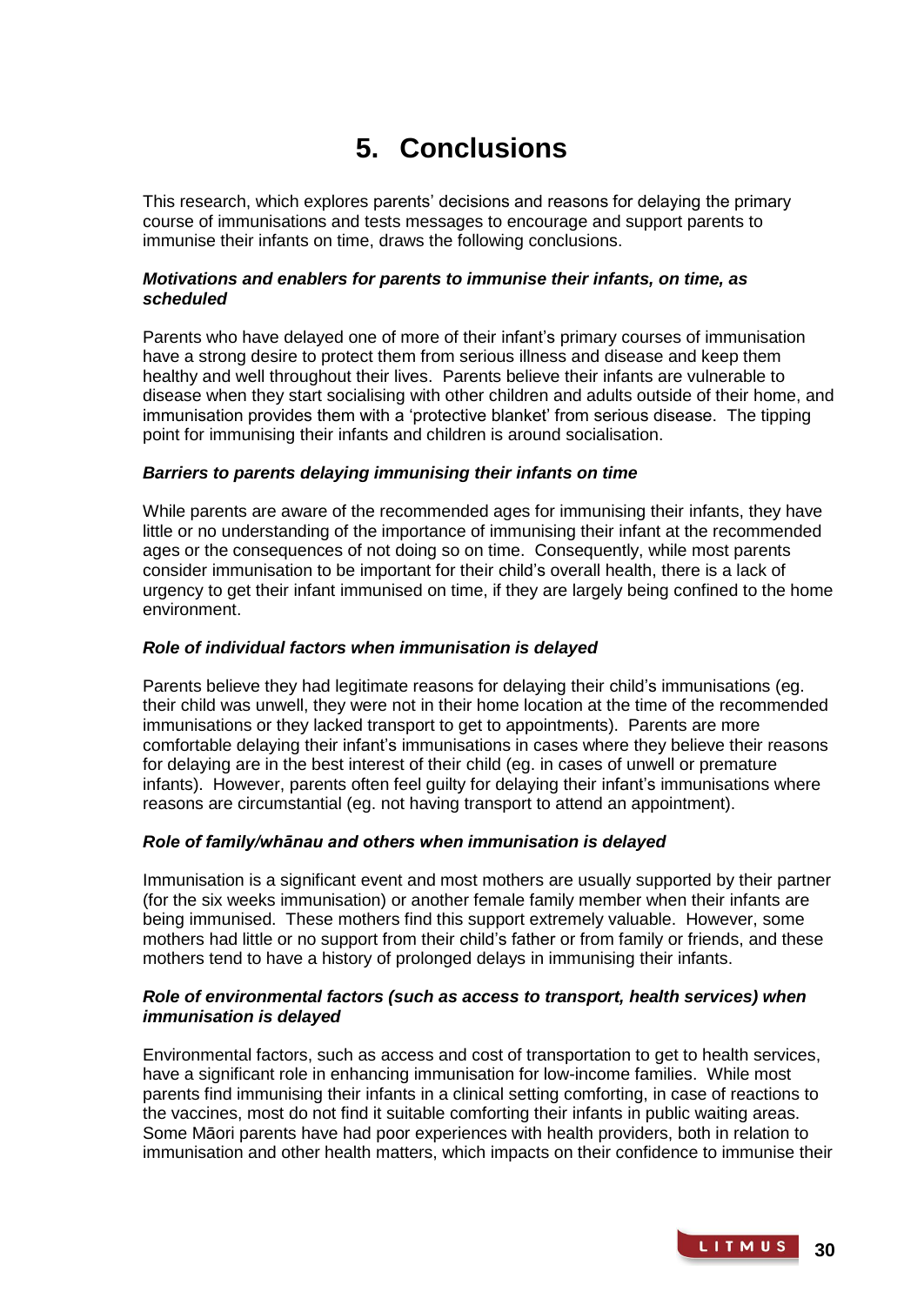infants in these settings. There is a strong preference from parents for their infants to be immunised in more family supportive environments, and those who had in-home immunisations found this service particularly valuable.

## *Key messages that might encourage or enable timely immunisation uptake amongst parents of infants*

Key messages that might encourage or enable timely immunisation uptake tap into parents' emotions to protect their infants. These messages include the vulnerability of infants to serious illness and disease both within and outside of the home and that immunisation is a proven and effective way to prevent serious illness and disease and keep infants healthy.

Recommendations for practice to improve the immunisation experience include **supportive and accurate information** about immunisation at all stages (such as calling ahead to seek advice about whether to delay appointment if their child is unwell), and a more **supportive environment** (such as a more comfortable waiting area after immunisation is administered, where they can settle their infant, breastfeed, and/or have other children with them during the required waiting time). In addition, having practice staff who acknowledge that it is a distressing event and take steps to reduce anxiety and answer questions would also work to empower parents.

The scope of this research was limited to potential messages for parents and caregivers (i.e. not interventions nor service responses to raising immunisation coverage). However, the delivery of immunisation services provides important context for these messages, and factors such as PHO registration and nurse attitudes and confidence have been shown to be associated with the uptake and timeliness of primary immunisation events (Petousis-Harris, 2012). There has also been some suggestion that concurrent messages targeted at those involved with the immunisation event might also be of benefit to wider efforts to improve the timeliness of immunisation.

## **Nursing staff**

Nursing staff are the people who deliver children's vaccinations in 95% of primary health organisations (Desmond et al, 2012). Their attitudes and perceptiveness of parental fear and apathy have been linked to higher uptake and timeliness of immunisation, while knowledge gaps and low confidence are associated with lower coverage delays (Petousis-Harris, 2012).

## **Early enrolment in PHO/WCTO/NIR**

Research with children in a general practice setting has shown that timeliness of immunisation decreases as the age of child at the time they are registered with the practice increases (Petousis-Harris, 2012). During the course of this review, the Ministry of Health announced a change to way that newborns are enrolled with a GP/PHO: "From 1 October this year, GP practices will be able to enter a newborn into their patient database as a 'preenrolled baby' as soon as they are nominated as the infant's GP - rather than waiting to enrol them at their first doctor's appointment." This early enrolment of newborns with a GP/PHO provides a linkage opportunity for services to make contact with parents and family/whānau about immunisation in advance of an infant's six-week check. An additional concept recently put forward by the office of the Children's Commissioner is that of 'triple enrolment', where every newborn is automatically registered with a GP/PHO, Well Child Tamariki Ora provider, and signed up to the National Immunisation Register before they leave hospital (OCC, 2012).

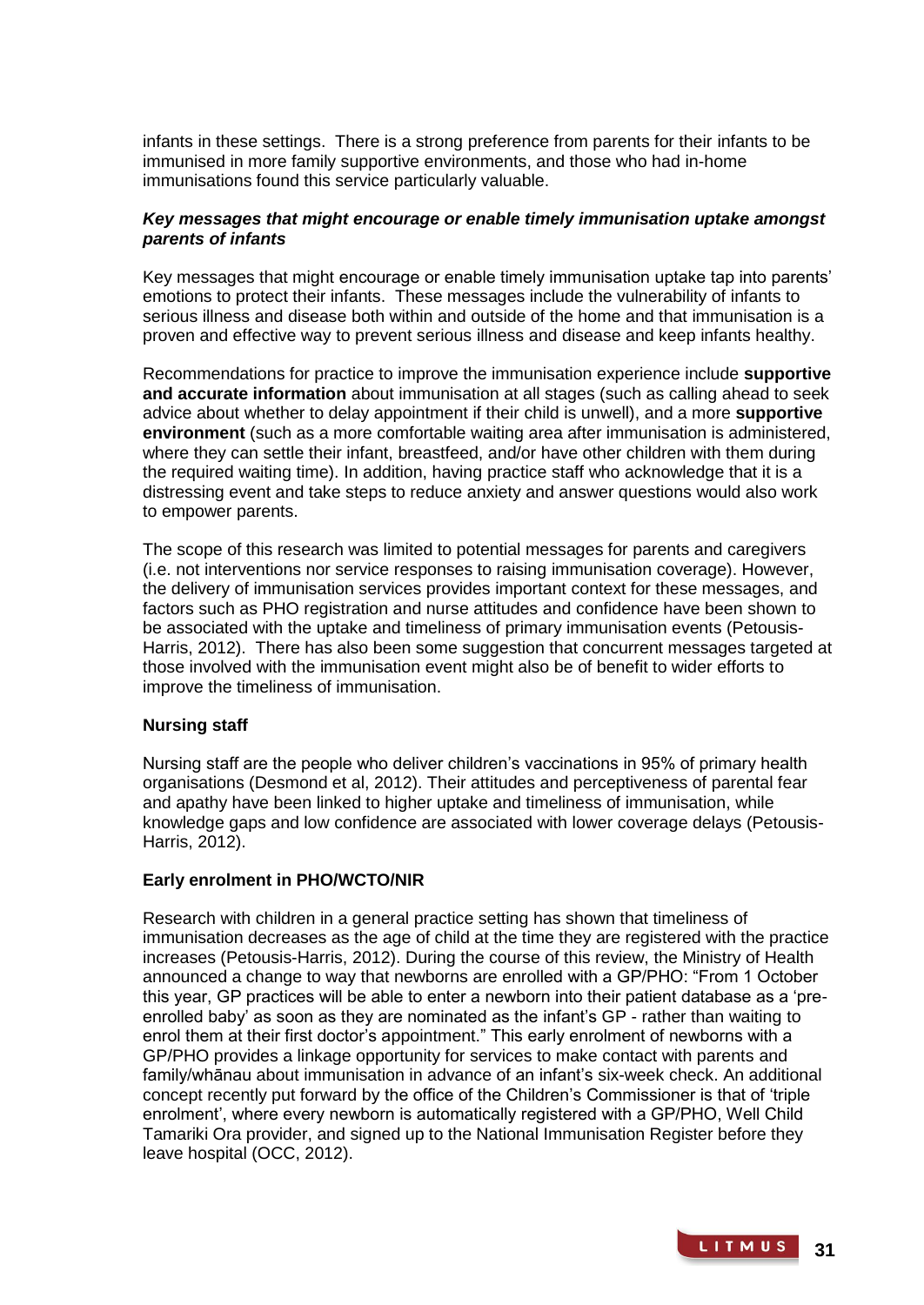## **Bibliography**

Desmond N, Grant CC, Goodyear-Smith F, Turner N and Petousis-Harris, H. 2012. Nurses make a difference in immunisation service delivery. *Australian Journal of Advanced Nursing* 28(4): 28-35.

Ministry of Health. 2012a. *Health Target: Increased Immunisation*. Wellington, NZ.

Ministry of Health. 2012b. *Immunisation Coverage at Milestone Age (6 months of age), Reporting period: 12 month period ending June 2012* (report run date 12 July 2012). National Immunisation Register and Ministry of Health, Wellington NZ.

Ministry of Health. 2012c. *New Zealand Immunisation Schedule.* Accessed on-line: http://www.health.govt.nz/our-work/preventative-health-wellness/immunisation/newzealand-immunisation-schedule

Ministry of Health. April 2007. *The National Childhood Immunisation Coverage Survey 2005.* Ministry of Health, Wellington NZ.

Morton S, et al. 2010. *Growing Up in New Zealand: A longitudinal study of New Zealand children and their families. Report 1: Before We Are Born*. University of Auckland, NZ.

Morton S, et al. 2012. *Growing Up in New Zealand: A longitudinal study of New Zealand children and their families. Report 2: Now We Are Born*. University of Auckland, NZ.

Office of the Children's Commissioner (OCC). 2012. *Working Paper no.17: Health Policy and Effective Service Delivery to Mitigate Effects on Child and Youth Poverty.* Expert Advisory Group on Solutions to Child Poverty, Office of the Children's Commissioner, Wellington NZ.

Petousis-Harris H, Grant CC, Goodyear-Smith F, Turner N, York D, Jones R, and J Stewart. 2012. What contributes to delays? The primary care determinants of immunisation in New Zealand. *Journal of Primary Health Care* 4(1): 12-20.

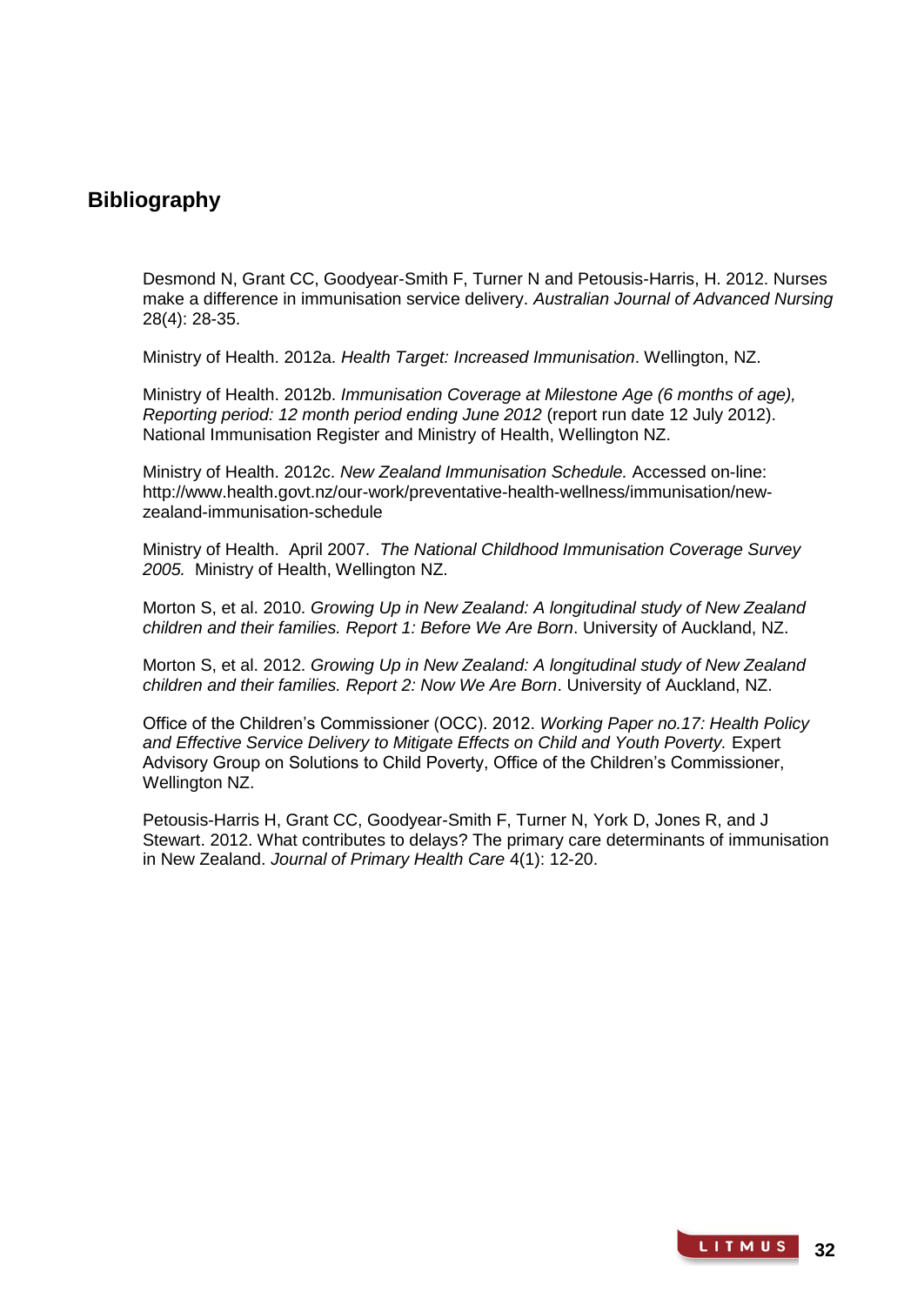# **Appendices**

# **1. Information sheet**

## **Child Health – Immunisation**

## **Research Project Information Sheet for parents/caregivers**

Thank you for your interest in this project. Please read this information before deciding whether or not to take part in this project. If you decide to take part, we thank you. If you decide not to take part, we thank you for your time taken to consider our request.

| What is the purpose of the<br>project?                                            | Litmus (a research company) has been asked by the Ministry of Health to find out<br>what people think about child health, and how they make decisions about<br>immunising children.                                                                                                                                                                                                                                                                                                           |  |  |
|-----------------------------------------------------------------------------------|-----------------------------------------------------------------------------------------------------------------------------------------------------------------------------------------------------------------------------------------------------------------------------------------------------------------------------------------------------------------------------------------------------------------------------------------------------------------------------------------------|--|--|
| What will I be asked to<br>do?                                                    | If you agree to participate in the research, you will be asked to take part in an<br>interview lasting one hour, or a group discussion lasting around two hours.                                                                                                                                                                                                                                                                                                                              |  |  |
| What types of questions<br>will you ask me?                                       | We will be asking you questions about:<br>Your opinions about how to keep children healthy.<br>The decision-making process for immunisation of your children.<br>You do not have to answer any questions that you feel uncomfortable with.                                                                                                                                                                                                                                                    |  |  |
| Why have you asked me<br>to participate?                                          | We are interviewing a range of parents and caregivers of children aged 8 to 12<br>months. Your involvement with this research will help the Ministry of Health<br>develop information about keeping our children healthy.<br>You will be given koha as a thank you for your time and contribution.                                                                                                                                                                                            |  |  |
| How will the researchers<br>ensure my personal<br>information is<br>confidential? | To help with analysis, the interview will be audio recorded and some notes will be<br>taken. Your name, address and other identifying information will not appear in any<br>report.<br>All data collected will be securely stored in a way that only the researchers can<br>access it. At the end of the project any personal information will be destroyed, and<br>raw data on which the results of the project depend may be retained in secure<br>storage for three years, then destroyed. |  |  |
| Can I change my mind<br>and withdraw from the<br>project?                         | You may stop the interview at any time. You can also withdraw your information<br>from the project at any time up until analysis begins. Please note that you do not<br>need to give a reason to withdraw and there will be no disadvantage to you of any<br>kind.                                                                                                                                                                                                                            |  |  |
| Who will be doing the<br>research?                                                | The research is being done by Litmus, a research and evaluation company<br>(www.litmus.co.nz).                                                                                                                                                                                                                                                                                                                                                                                                |  |  |
| What if I have any<br>questions?                                                  | If you have any questions about this project, please contact:<br>Sally Duckworth, Litmus<br>(04) 473-3883, sally@litmus.co.nz                                                                                                                                                                                                                                                                                                                                                                 |  |  |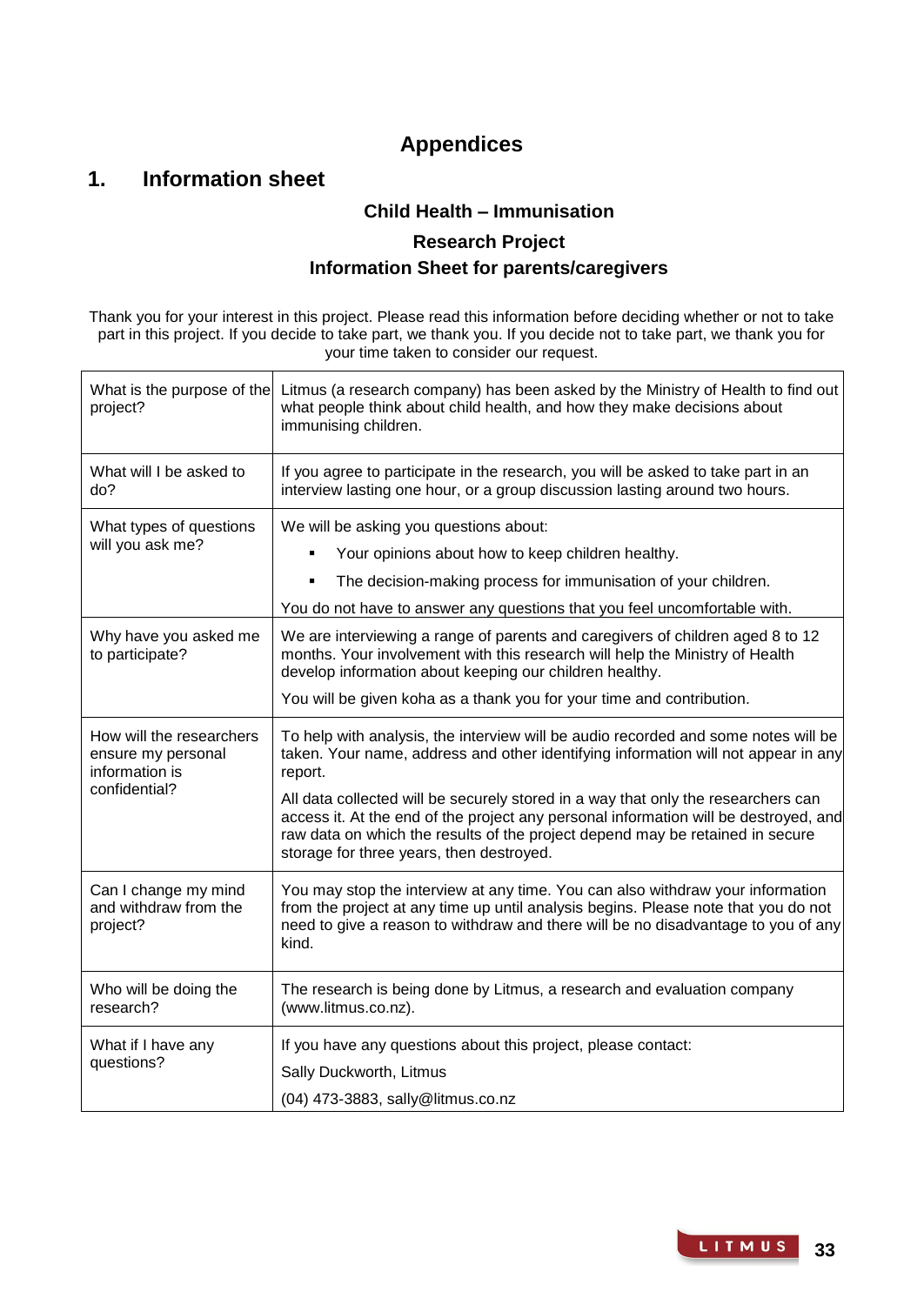## **2. Discussion guides**

## **Child Health – Immunisation**

## **Research Project**

## **Discussion Guide (Exploratory Phase)**

*This interview guide is indicative of the relevant subject matter to be covered. It is designed to allow freedom of any additional relevant topics, which may arise during the discussion* 

#### **Introductions and warm up (10 minutes)**

- Thanks for coming, 2 hours
- Purpose to understand parents' perceptions and experiences of immunising 0-6 month olds
- Informed consent
- Introductions name, number, age and gender of children

#### **Immunisation – collage (30 minutes)**

We are going to begin by making a collage. Please flick through the magazines and look for pictures, words, colours and images that we associate with immunisation for 0-6 month olds. Make this instinctive; we may not always know exactly why we have chosen an image. It is best to move through the process quickly. As soon as we have an image, get up and stick it on the sheet so the collage is built up by the group. Once all the white spaces have been filled, we'll open up for discussion.

Looking at the collage we have created:

- What are the overall themes, feelings, associations displayed by the combined images?
- How do individual images contribute to the overall immunisation story?
- What do we know about immunisation for 0-6 month's olds?
- When is it recommended that we immunise our 0-6 month olds?
- How do we know this information? Where did we learn it from family, GP, midwife, Plunket, hospital, others? When did we receive this information?
- What diseases and illnesses are we immunising them against? What other benefits to immunisation are there?
- What worries or concerns did we have about immunising our 0-6 month olds?

#### **Attitudes and beliefs towards immunisation at six weeks, three months and five months – bubble exercise (30 minutes)**

Imagine we are talking to a friend or family member about immunising our children at **six weeks**. In the bubbles jot down what we are saying, what we are thinking and what we are feeling.

Let's do the same thing again, but let's imagine we are talking to a friend or family member about immunising our children at **three months**. Again in the bubbles jot down what we are saying, what we are thinking and what we are feeling.

Finally, do the same thing but imagining we are talking to a friend or family member about immunising our child at **five months**. Again in the bubbles jot down what we are saying, what we are thinking and what we are feeling.

 Probe thoughts, feelings and emotions about immunisation at each course, and similarities and unique features across the courses. Probe specifically around delaying.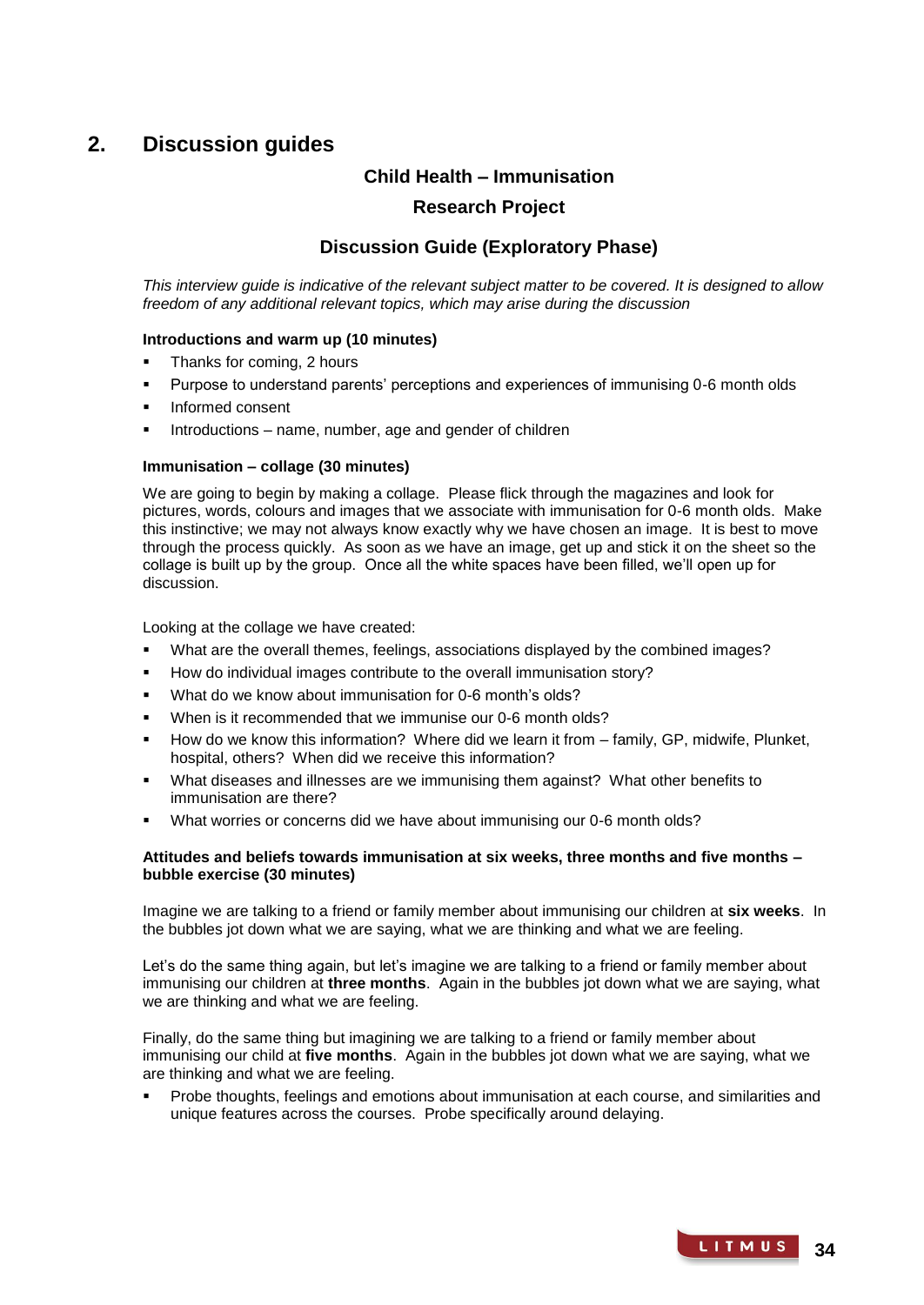#### **Immunisation journey – timeline (60 minutes)**

We are now going to each draw a timeline that tells the journey we took and the decisions we made about immunising our children. On your timeline jot down any decisions you made to delay your child/children's immunisations at the recommended times, or events that happened which meant immunisation didn't happen at six weeks, three months and five months. Include on the timeline all the immunisations, including those that were done later than the recommended time. Include all enablers and barriers to immunising on time.

*Once participants complete their timeline they are invited to share their stories. Probe at a general level, as well as at each of the three courses.* 

- What has been our experience of immunisation?
- What was good about it? Why?
- What was not so good? Why?
- Who was involved in immunisation decisions? What advice/help did they provide?
- What made it difficult, challenging or got in the way of immunising our 0-6 month olds on time? (Explore knowledge, cost, transport, GP relationship, other)?
- Did we start immunisation and not complete the immunisation cycle? Why? Why not?
- What suggestions do you have to support parents to immunise their 0-6 month old children on time?

#### *THANKS AND CLOSE*

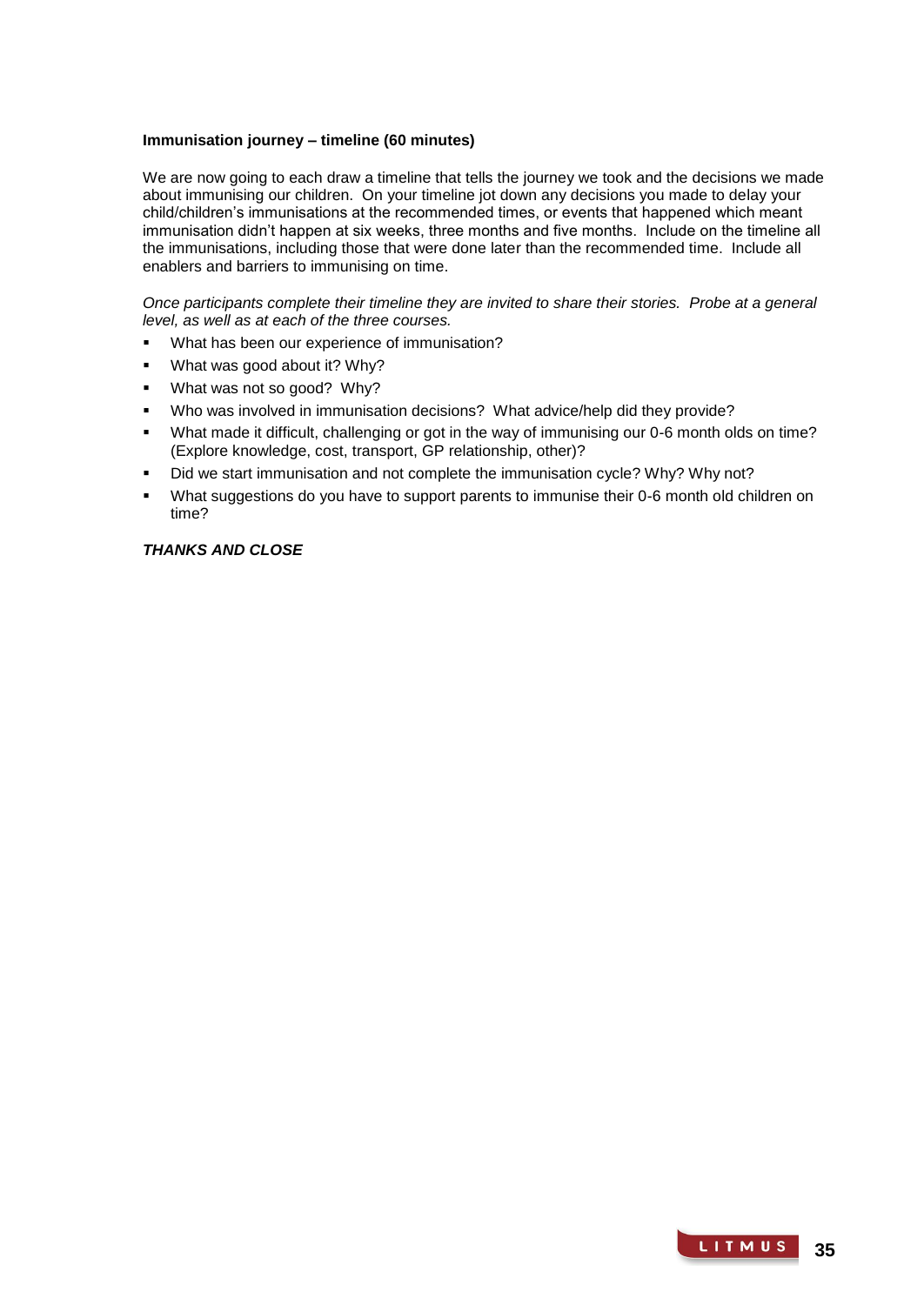## **Child Health – Immunisation**

## **Research Project**

## **Discussion Guide (Message Testing)**

*This discussion guide is indicative of the relevant subject matter to be covered. It is designed to allow freedom of any additional relevant topics that may arise during the discussion.* 

#### **Introductions and warm up (10 minutes)**

- Thanks for coming, 2 hours
- Confidentiality/informed consent, audio-recording, observers
- Purpose to understand parents' perceptions and experiences of immunising children in their first year
- Ground rules give it a go, respect each other, everyone contributes. Group work and individual exercises
- Toilets, fire exits, food, etc.
- Introductions name, number, age and gender of children

#### **Immunisation decision making (30 minutes)**

Before we begin to look at some ideas for encouraging or helping parents/caregivers with their decisions around immunisation, it would be good to first get a sense of that first year of our child's life, when they had delayed immunisations, and what was the main reason for that delay?

#### Probe:

- Visualise a timeline key events along the way, where information came from, who gave advice and/or help
- Whether some children were fully immunised on time and others not what was different?
- Key barriers and any enablers
- Key influencers.

#### For fathers, specifically explore:

- How were immunisation decisions made for their child(ren)?
- What role they saw for themselves, and how they contributed to getting immunisation events done on time
- What they think of the main barriers identified by mothers we spoke to mainly around life/logistics/transport, children being unwell, or making an active choice to delay for their own reasons.

## **Concept testing (60 minutes)**

#### *For all groups, test concepts A – H, and rotate for each within A-E, and F-H.*

We are now going to share some messages and ideas that may encourage and help parents/caregivers in their decisions to immunise their children. We are going to consider each message and idea individually and then share our thoughts with the group. Is everyone clear? **(i.e. no comments from moderator, or from group participants. Participants individually complete forms and then open up for discussion.)**

#### **Knowledge/attitude** based concepts:

- How do we feel about this message?
- What are the main things it is saying? Is there anything that doesn't make sense?